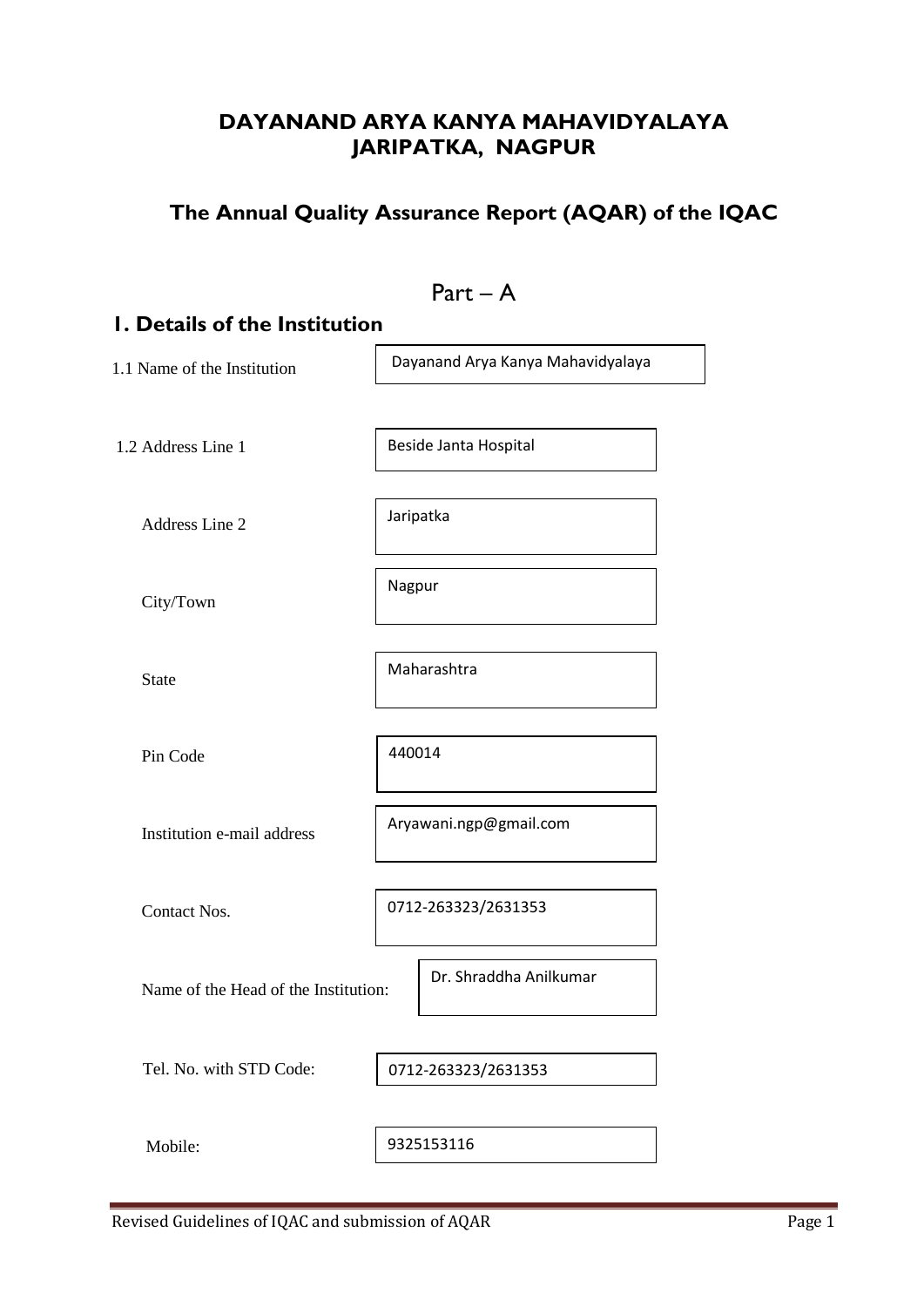| Mobile:                                             |                                   |
|-----------------------------------------------------|-----------------------------------|
|                                                     | 9370971222                        |
|                                                     | monalimasih@gmail.com             |
| IQAC e-mail address:                                |                                   |
|                                                     |                                   |
|                                                     |                                   |
|                                                     |                                   |
|                                                     |                                   |
| 1.3 NAAC Track ID (For ex. MHCOGN 18879)            | MHCOGN12346                       |
|                                                     |                                   |
| 1.4 NAAC Executive Committee No. & Date:            | EC/57/RAR/46 dated 30/11/2011     |
| (For Example EC/32/A&A/143 dated 3-5-2004.)         |                                   |
| This EC no. is available in the right corner-bottom |                                   |
| of your institution's Accreditation Certificate)    |                                   |
| 1.5 Website address:                                | www.dakmnagpur.in                 |
|                                                     |                                   |
|                                                     |                                   |
|                                                     | http://dakmnagnur.in/default.acny |

Dr. Monali Masih

Web-link of the AQAR:

Name of the IQAC Co-ordinator:

http://dakmnagpur.in/default.aspx

For ex. http://www.ladykeanecollege.edu.in/AQAR2012-13.doc

1.6 Accreditation Details

| Sl. No. |             | Grade | <b>CGPA</b> | Year of       | Validity |
|---------|-------------|-------|-------------|---------------|----------|
|         | Cycle       |       |             | Accreditation | Period   |
|         | $1st$ Cycle | B+    |             | 28/02/2005    | 5 Years  |
| 2       | $2nd$ Cycle | $B+$  | 2.7         | 30/11/2011    | 5 Years  |
| 3       | $3rd$ Cycle | В     | 2.36        | 19/09/2018    | 5 Years  |
|         | $4th$ Cycle |       |             |               |          |

1.7 Date of Establishment of IQAC : DD/MM/YYYY

30/06/2004

**1.8 AQAR for the year** *(for example 2010-11)*

|--|

1.9 Details of the previous year's AQAR submitted to NAAC after the latest Assessment and Accreditation by NAAC (*(for example AQAR 2010-11submitted to NAAC on 12-10-2011)*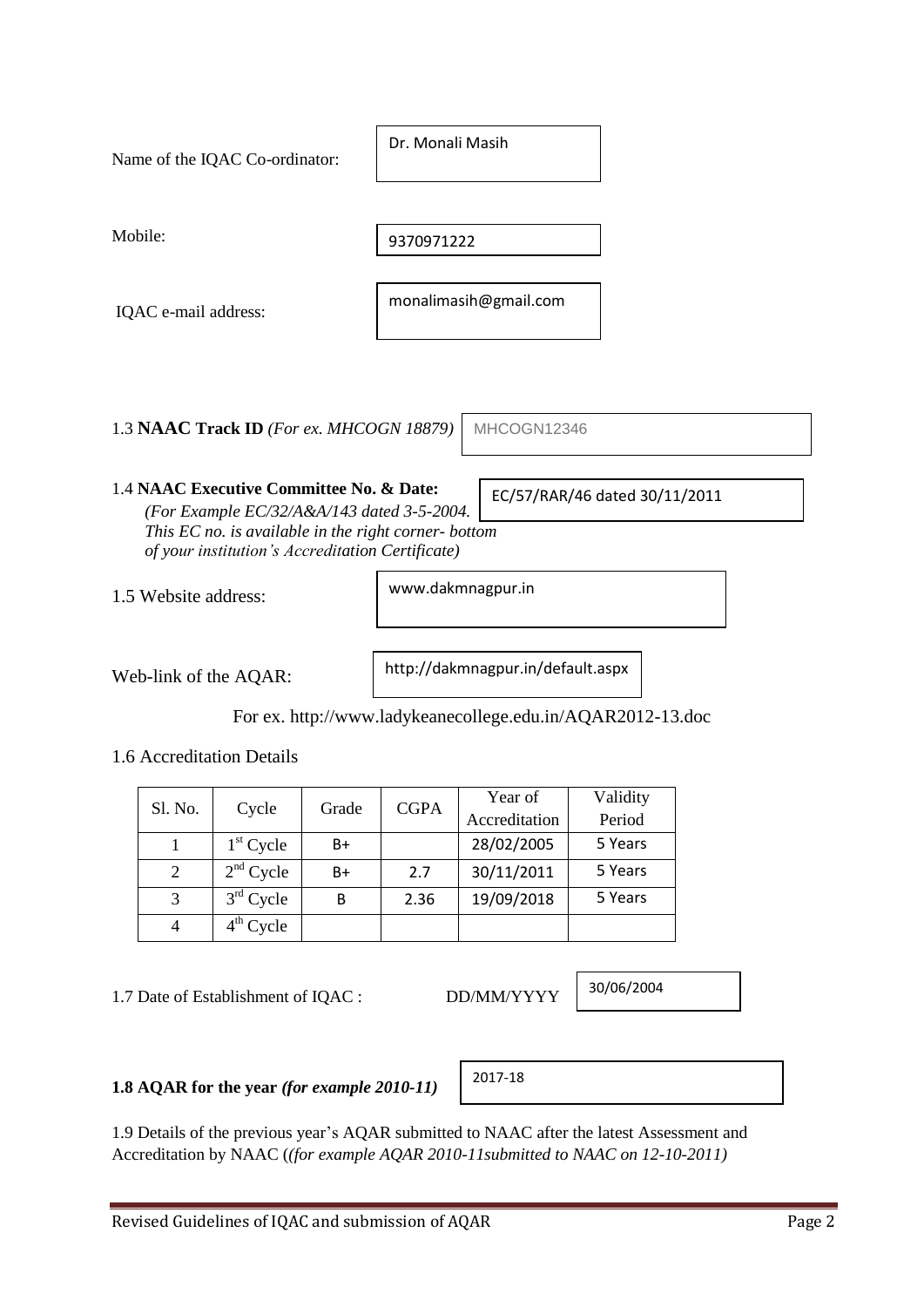| i. AQAR   | 2012-13     | 24/12/2013 | (DD/MM/YYYY)4 |
|-----------|-------------|------------|---------------|
| ii. AQAR  | 2013-14     | 30/04/2014 | (DD/MM/YYYY)  |
| iii. AQAR | 2014-15     | 13/10/2015 | (DD/MM/YYYY)  |
| iv. AQAR  | $2015 - 16$ | 3/12/2016  | (DD/MM/YYYY)  |
| v. AQAR   | 2016-17     |            | (DD/MM/YYYY)  |

| 1.10 Institutional Status                                                                    |                |
|----------------------------------------------------------------------------------------------|----------------|
| Central<br>Deemed<br>State<br>University<br>$\checkmark$                                     | Private        |
| No<br><b>Affiliated College</b><br>Yes                                                       |                |
| <b>Constituent College</b><br>Yes<br>No                                                      |                |
| Autonomous college of UGC<br>Yes<br>N <sub>o</sub>                                           |                |
| Regulatory Agency approved Institution<br>Yes<br>No                                          |                |
| (eg. AICTE, BCI, MCI, PCI, NCI)                                                              |                |
| Women  <br>Co-education<br>Men<br>Type of Institution                                        |                |
| $\checkmark$<br>Urban<br>Rural<br>Tribal                                                     |                |
| $\vert \sqrt{\text{UGC } 12\text{B}}$<br>UGC 2(f)<br><b>Financial Status</b><br>Grant-in-aid |                |
| Grant-in-aid $+$ Self Financing<br><b>Totally Self-financing</b>                             |                |
| 1.11 Type of Faculty/Programme                                                               |                |
| Arts<br>Science<br>Commerce $\vert \downarrow$<br>Law                                        | PEI (Phys Edu) |
| <b>Health Science</b><br>TEI (Edu)<br>Engineering                                            | Management     |
| MA (HINDI)<br>Others (Specify)                                                               |                |
|                                                                                              |                |

1.12 Name of the Affiliating University *(for the Colleges)*

 $\overline{\phantom{a}}$ 

RTM Nagpur University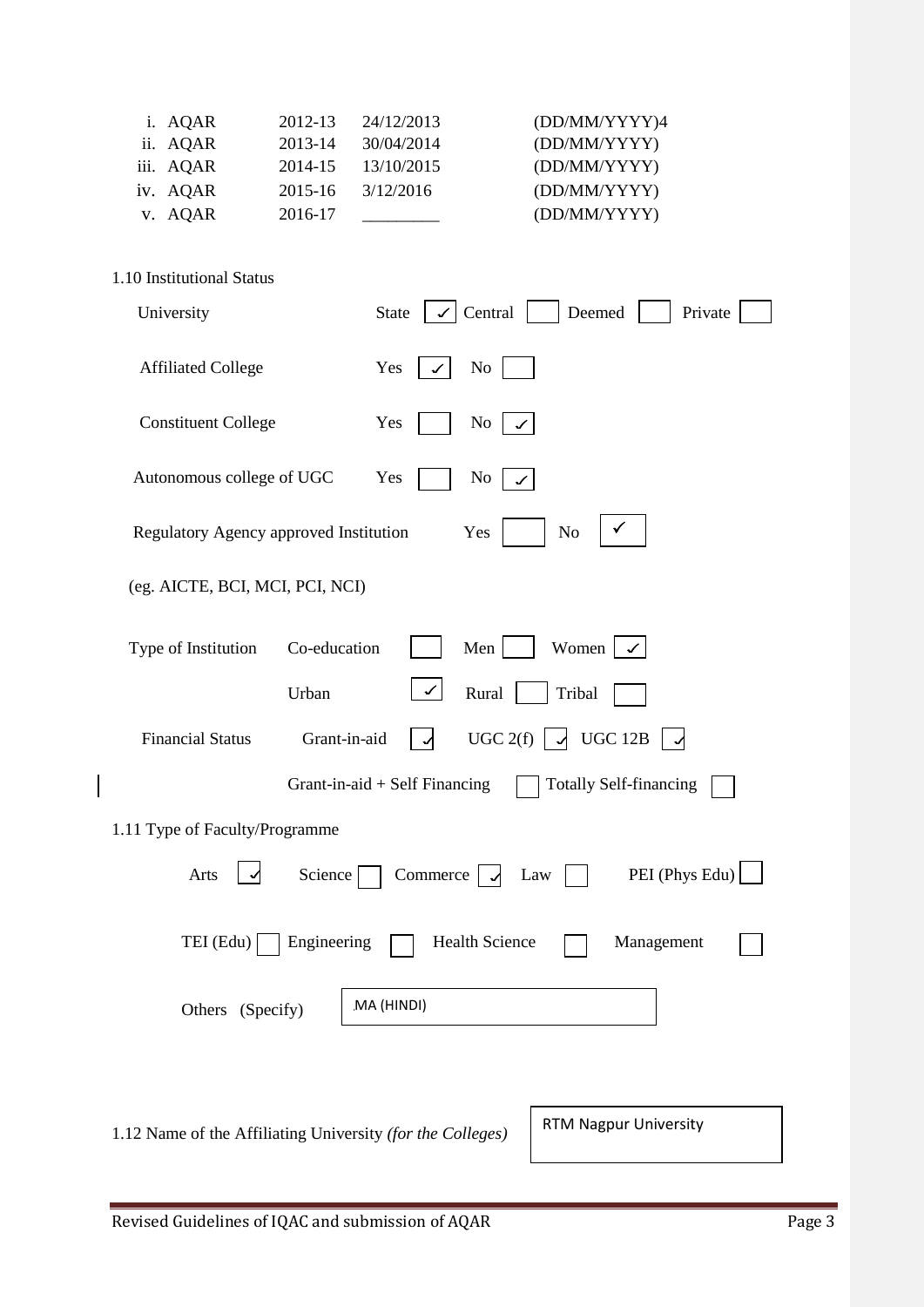## 1.13 Special status conferred by Central/ State Government-- UGC/CSIR/DST/DBT/ICMR etc

| Autonomy by State/Central Govt. / University                      | <b>RTMNU</b> |                     |
|-------------------------------------------------------------------|--------------|---------------------|
| University with Potential for Excellence                          |              | <b>UGC-CPE</b>      |
| <b>DST Star Scheme</b>                                            |              | <b>UGC-CE</b>       |
| UGC-Special Assistance Programme                                  |              | <b>DST-FIST</b>     |
| UGC-Innovative PG programmes                                      | ✓            | Any other (Specify) |
| <b>UGC-COP Programmes</b>                                         |              |                     |
| <b>2. IQAC Composition and Activities</b>                         |              |                     |
| 2.1 No. of Teachers                                               | 03           |                     |
| 2.2 No. of Administrative/Technical staff                         | 01           |                     |
| 2.3 No. of students                                               | 02           |                     |
| 2.4 No. of Management representatives                             | 01           |                     |
| 2.5 No. of Alumni                                                 | 02           |                     |
| 2.6 No. of any other stakeholder and<br>community representatives | 01           |                     |
| 2.7 No. of Employers/ Industrialists                              | 01           |                     |
| 2.8 No. of other External Experts                                 | 01           |                     |
| 2.9 Total No. of members                                          | 12           |                     |
| 2.10 No. of IQAC meetings held                                    | 02           |                     |

Revised Guidelines of IQAC and submission of AQAR Page 4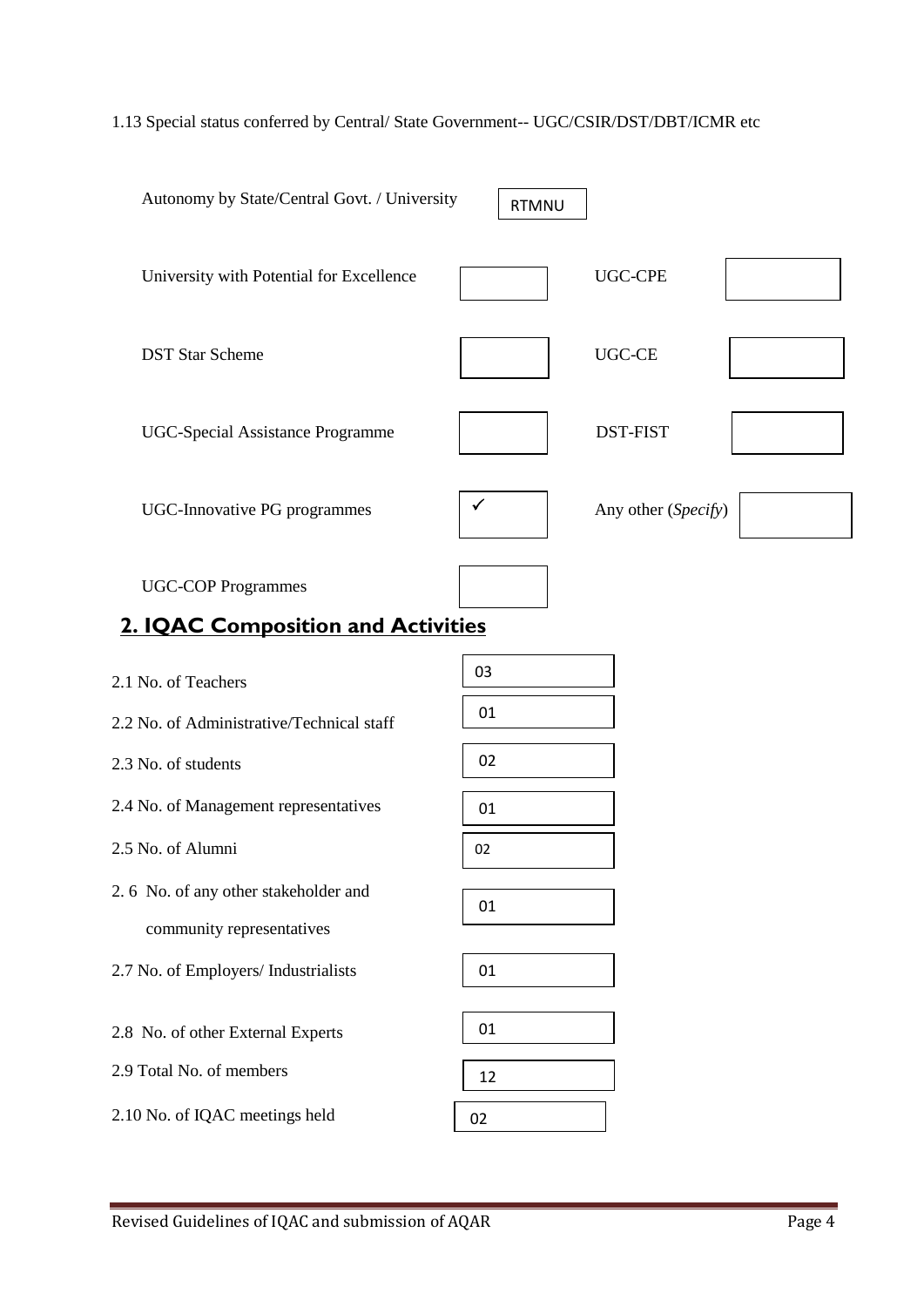| 02<br>Faculty<br>2.11 No. of meetings with various stakeholders:<br>No.               |
|---------------------------------------------------------------------------------------|
| Alumni<br>Non-Teaching Staff Students<br>Others<br>01<br>02                           |
|                                                                                       |
| 2.12 Has IQAC received any funding from UGC during the year?<br>N <sub>o</sub><br>Yes |
| If yes, mention the amount                                                            |
| 2.13 Seminars and Conferences (only quality related)                                  |
| (i) No. of Seminars/Conferences/ Workshops/Symposia organized by the IQAC             |
| International<br>National<br>Total Nos.<br><b>Institution Level</b><br><b>State</b>   |

(ii) Themes

NIL

2.14 Significant Activities and contributions made by IQAC

1. Technical awareness created and used – The college has well equipped computer lab where students make use of computers respective to their courses. Fashion designing and home economics labs are well equipped where students make use of computerized sewing machine and other gadgets.

2. New teaching – learning methods adopted – teacher make use of ICT for acquainting students with recent learning methods. Projector is used for PPT presentation for students as well as teachers.

3. conferences, seminars and workshops are attended by the teachers for updating their knowledge and keeping in touch with current environment.

4. student progression and placement is regularly monitored by all departments and Alumni Committee.

5. Regular guidance sought from renowned persons from various fields.

6. books and journals enhanced.

7. network, technical facilities use by teaching staff

8. sexual harassment cell formed.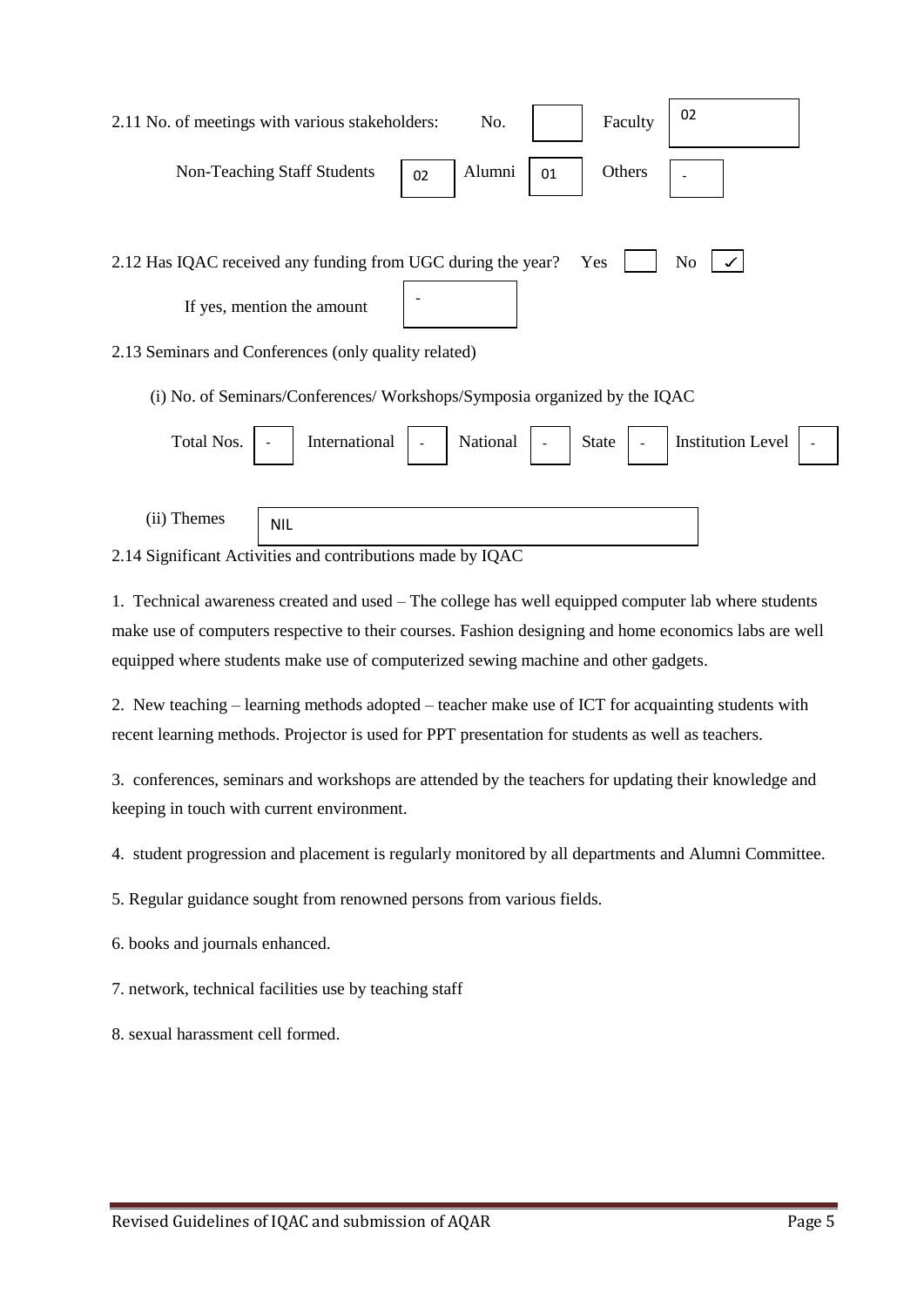## 2.15 Plan of Action by IQAC/Outcome

 The plan of action chalked out by the IQAC in the beginning of the year towards quality enhancement and the outcome achieved by the end of the year 2017-18

- 1. Meetings
- 2. Academic Calendar Chalked
- 3. Remedial Classes
- 4. Bridge Courses
- 5. Journals, Magazines
- 6. COP
- 7. 7 days Orientation
- 8. Teaching Plan

| Plan of Action                | Achievements                                                   |
|-------------------------------|----------------------------------------------------------------|
| Meeting<br>1)                 | Important matters discussed like                               |
|                               | conducting conferences and preparing &                         |
|                               | sending proposal in progress.                                  |
| Academic Calendar<br>2)       | New Academic Calendar planned,                                 |
| <b>Teaching Plan</b><br>3)    | Teaching plan is prepared for $1^{\text{st}} \& 2^{\text{nd}}$ |
|                               | session according to the course                                |
| 7 day Orientation<br>4)       | For freshers 7 days Orientation is given                       |
| Programme                     | to acquaint them with the subjects                             |
| <b>Remedial Classes</b><br>5) | Special remedial classes for poor & week                       |
|                               | students formulated.                                           |
| <b>Bridge courses</b><br>6)   | For encouraging self employment,                               |
|                               | various bridge courses are conducted                           |
| Career Orientated<br>7)       | <b>UGC Sponsored Career Oriented</b>                           |
| Programmes                    | Programmes are organized.                                      |
| Journals<br>8)                | Two Annual Research Journals are                               |
|                               | published                                                      |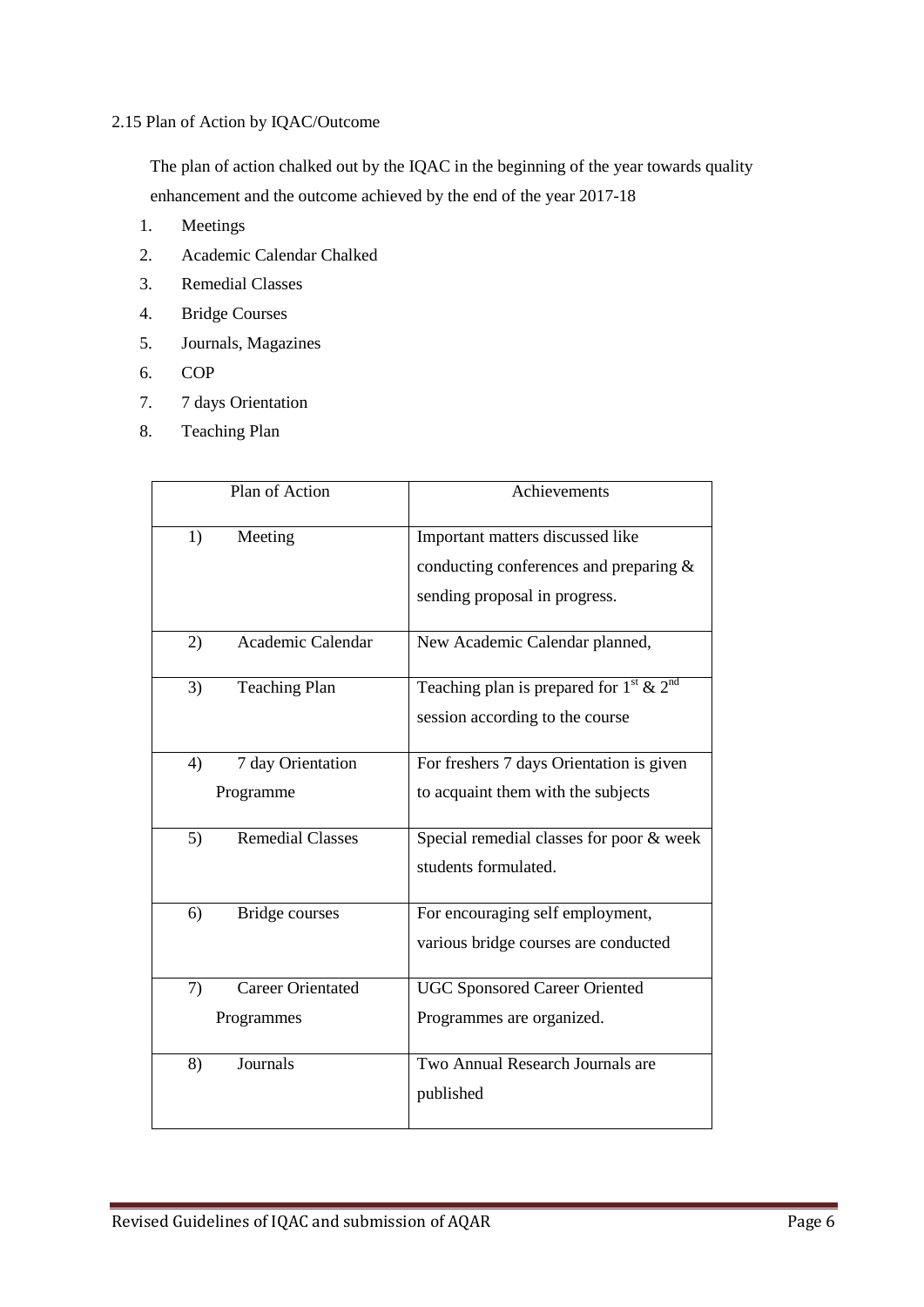*\* Attach the Academic Calendar of the year as Annexure.*

| N <sub>0</sub><br>2.15 Whether the AQAR was placed in statutory body<br>Yes                                                                                                                                                                |  |
|--------------------------------------------------------------------------------------------------------------------------------------------------------------------------------------------------------------------------------------------|--|
| Syndicate<br>Management [<br>Any other body<br>Provide the details of the action taken                                                                                                                                                     |  |
| 1. Academic calendar was presented which was passed by the management<br>2. Suggestions from the Management regarding improvement of results were taken into<br>consideration.<br>3. Suggested to prepare proposal for one day conference. |  |

Part – B

# **Criterion – I**

## **1. Curricular Aspects**

| Level of the<br>Programme | Number of<br>existing<br>Programmes | Number of<br>programmes added<br>during the year | Number of<br>self-financing<br>programmes | Number of value<br>added / Career<br>Oriented<br>programmes |
|---------------------------|-------------------------------------|--------------------------------------------------|-------------------------------------------|-------------------------------------------------------------|
| PhD                       |                                     |                                                  |                                           |                                                             |
| PG                        | 01                                  | $\overline{\phantom{a}}$                         |                                           | -                                                           |
| <b>UG</b>                 | 02                                  | ٠                                                |                                           | 05                                                          |
| PG Diploma                |                                     | ۰                                                |                                           |                                                             |
| <b>Advanced Diploma</b>   | $\overline{\phantom{0}}$            | -                                                | ۰                                         | -                                                           |
| Diploma                   |                                     | $\overline{\phantom{a}}$                         |                                           | -                                                           |
| Certificate               | 02                                  | $\overline{\phantom{a}}$                         | $\qquad \qquad$                           | $\overline{\phantom{a}}$                                    |
| Others                    |                                     | -                                                | ۰                                         | -                                                           |
| <b>Total</b>              | 05                                  | $\overline{\phantom{a}}$                         | ٠                                         | 05                                                          |
| Interdisciplinary         | 03                                  | $\overline{\phantom{a}}$                         | $\qquad \qquad$                           | $\overline{\phantom{a}}$                                    |
| Innovative                | -                                   | -                                                |                                           | -                                                           |

1.1 Details about Academic Programmes

1.2 (i) Flexibility of the Curriculum: CBCS/Core/Elective option / Open options (ii) Pattern of programmes:

| Pattern   | Number of programmes |
|-----------|----------------------|
| Semester  | 03                   |
| Trimester | NIL.                 |
| Annual    |                      |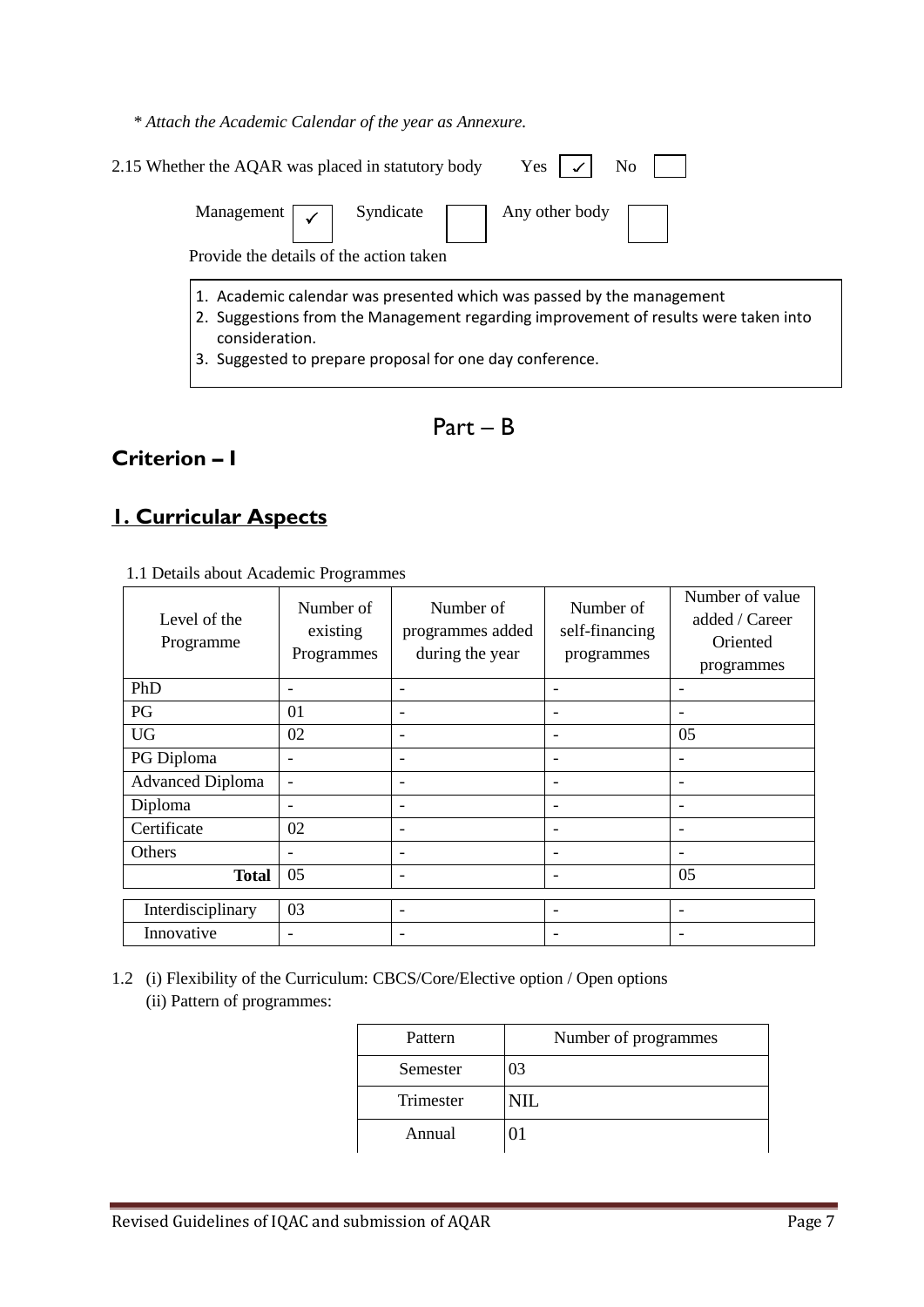| 1.3 Feedback from stakeholders* Alumni $\vert \checkmark \vert$ Parents $\vert \checkmark \vert$ Employers $\vert \checkmark \vert$<br>(On all aspects) |  |  |                                                                                                                                              | Students |  |
|---------------------------------------------------------------------------------------------------------------------------------------------------------|--|--|----------------------------------------------------------------------------------------------------------------------------------------------|----------|--|
| Mode of feedback :                                                                                                                                      |  |  | Online $\begin{vmatrix} x & \text{Manual} \\ \end{vmatrix}$ $\checkmark$ Co-operating schools (for PEI) $\begin{vmatrix} x \\ \end{vmatrix}$ |          |  |

*\*Please provide an analysis of the feedback in the Annexure*

1.4 Whether there is any revision/update of regulation or syllabi, if yes, mention their salient aspects.

- 1) At RTMN University level syllabus is revised
- 2) Board of studies members and Head of the department of various colleges are appointed by university to design & revise the syllabus
- 3) The copy of revised syllabus is sent to the affiliated colleges of the university, this revised syllabus is then followed by respective colleges.
- 4) Workshops are held in various colleges for discussion on syllabus, faculty attend the workshop

1.5 Any new Department/Centre introduced during the year. If yes, give details.

# **Criterion – II**

## **2. Teaching, Learning and Evaluation**

| 2.1 Total No. of  | Total |    | Asst. Professors   Associate Professors   Professors | <b>Others</b> |
|-------------------|-------|----|------------------------------------------------------|---------------|
| permanent faculty | $1 -$ | 08 | 09                                                   |               |

12

2.2 No. of permanent faculty with Ph.D.

| 2.3 No. of Faculty Positions<br>Recruited $(R)$ and Vacant $(V)$ | Asst.<br>Professors |    | Associate<br>Professors |    | Professors |                | <b>Others</b> |    | Total |    |
|------------------------------------------------------------------|---------------------|----|-------------------------|----|------------|----------------|---------------|----|-------|----|
| during the year                                                  | R                   |    | R                       |    | R          |                | R             |    |       |    |
|                                                                  | 00                  | 03 | 00                      | 00 | 00         | 0 <sub>0</sub> | 00            | 01 | 00    | 04 |

2.4 No. of Guest and Visiting faculty and Temporary faculty 00

08 | 00

2.5 Faculty participation in conferences and symposia:

| No. of Faculty          | International level | National level | State level |
|-------------------------|---------------------|----------------|-------------|
| Attended                |                     | 08             |             |
| Presented papers        |                     | 08             |             |
| <b>Resource Persons</b> |                     |                |             |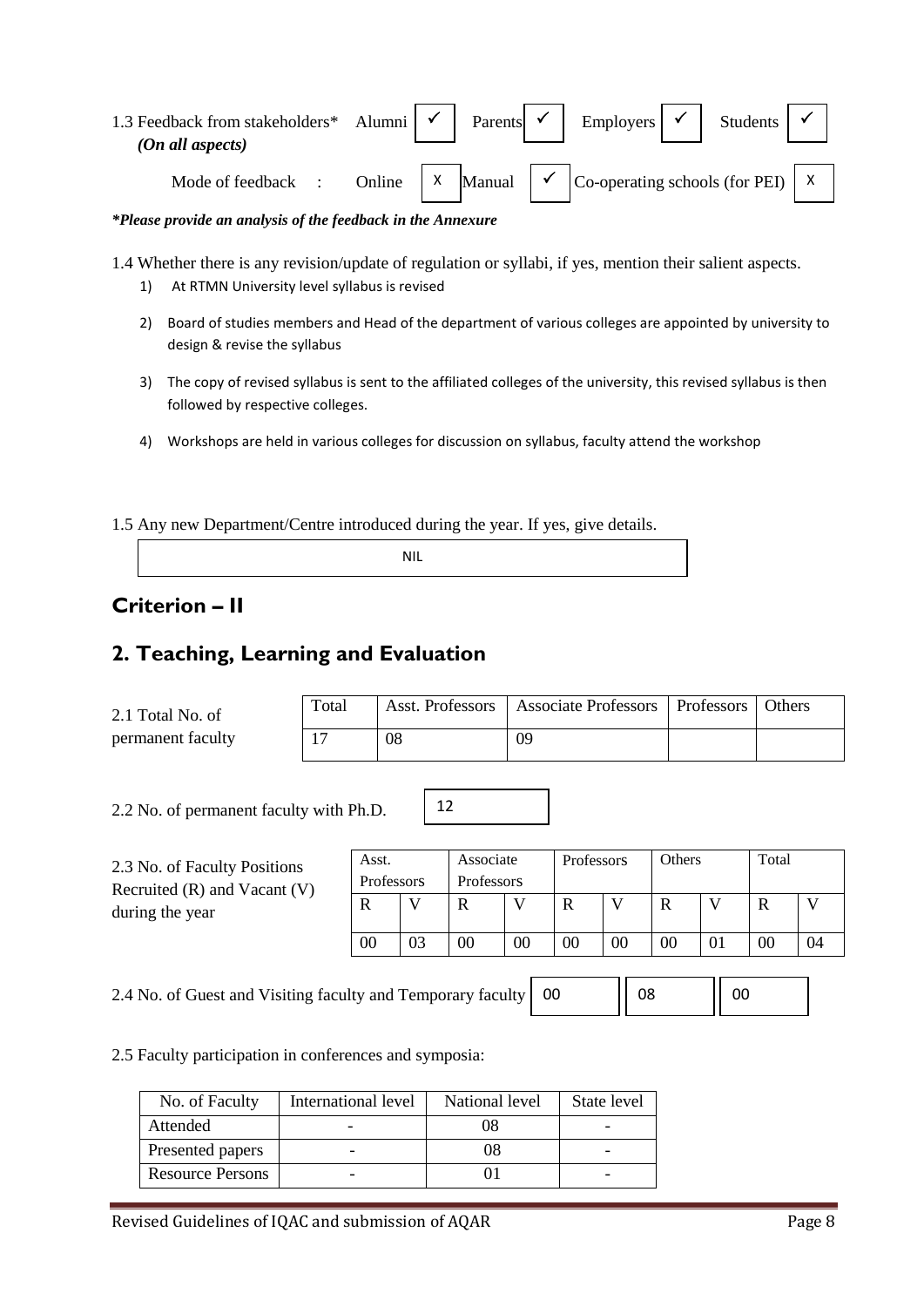2.6 Innovative processes adopted by the institution in Teaching and Learning:

- Use of ICT in class and database in library  $\bullet$
- Power Point Presentations, Smart class, Teaching modules.  $\bullet$
- $\bullet$ Information Videos Interactive learning facilities and learning sources.

| 2.7 Total No. of actual teaching days<br>during this academic year                                                                                                                    | 180 |    |  |                                   |
|---------------------------------------------------------------------------------------------------------------------------------------------------------------------------------------|-----|----|--|-----------------------------------|
| 2.8 Examination/Evaluation Reforms initiated by<br>the Institution (for example: Open Book Examination, Bar Coding,<br>Double Valuation, Photocopy, Online Multiple Choice Questions) |     |    |  | Semester Exam Pattern of RTMNU is |
| 2.9 No. of faculty members involved in curriculum                                                                                                                                     |     | ሰ1 |  |                                   |

- restructuring/revision/syllabus development as member of Board of Study/Faculty/Curriculum Development workshop 01
- 2.10 Average percentage of attendance of students

75%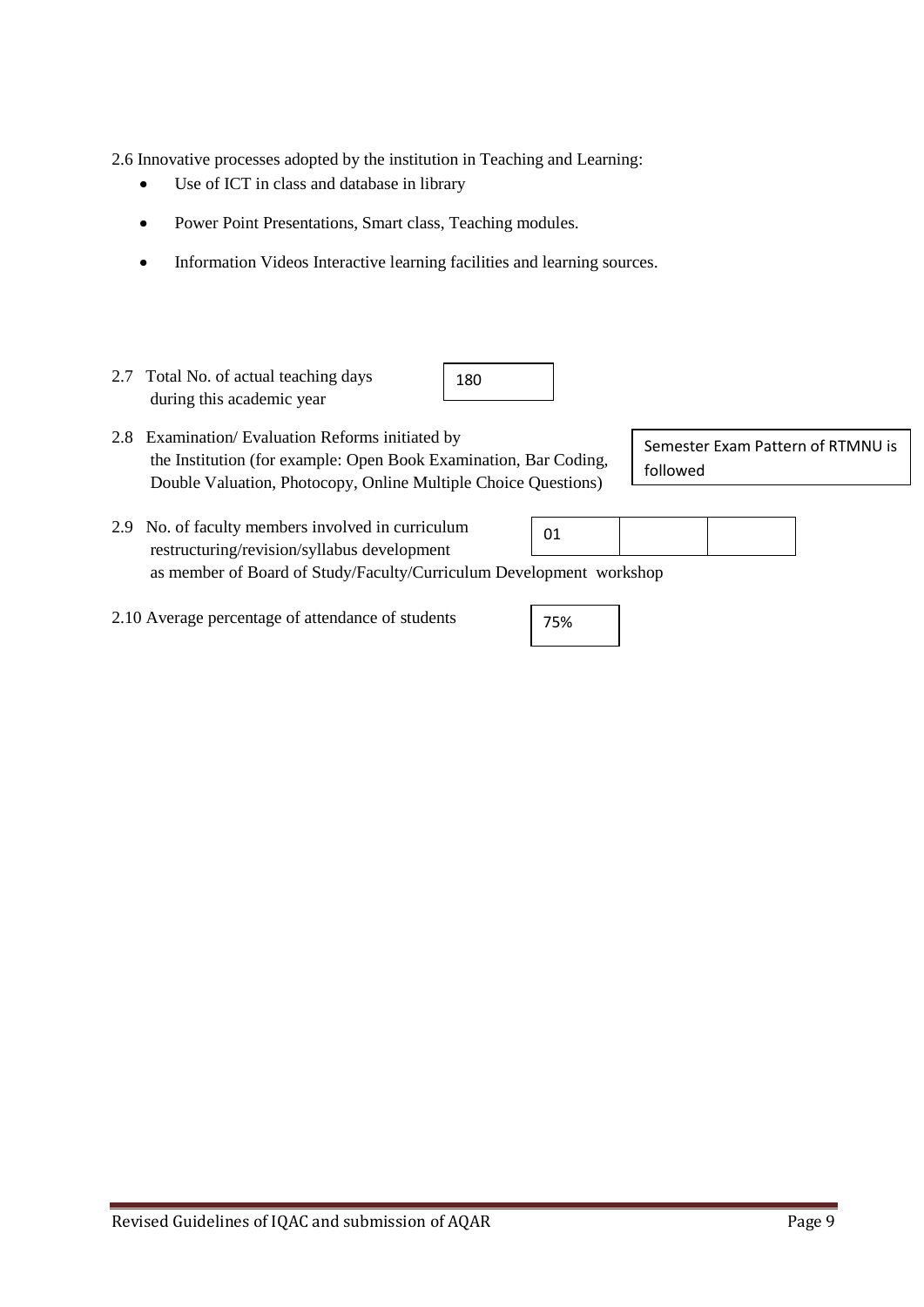### 2.11 Course/Programme wise

distribution of pass percentage :

| Title of the<br>Programme | Total no. of<br>students | Division                 |                |      |                          |        |  |
|---------------------------|--------------------------|--------------------------|----------------|------|--------------------------|--------|--|
|                           | appeared                 | Distinction %            | I%             | II % | III %                    | Pass % |  |
| <b>BASEMI</b>             | 169                      | 1                        | 21             | 6    | 1                        | 20.70% |  |
| <b>BA SEM II</b>          | 169                      | 1                        | 21             | 6    | 1                        | 20.70% |  |
| <b>BAII</b>               | 80                       | 03                       | 26             | 15   | $\blacksquare$           | 57.80% |  |
| <b>BAIII</b>              | 100                      | 67                       | 22             | 11   | $\blacksquare$           | 40.00% |  |
| <b>BCOM SEM I (H)</b>     | 117                      | ÷,                       | 07             | 20   | 07                       | 33.37% |  |
| <b>BCOM SEM I (E)</b>     | 77                       | $\overline{\phantom{0}}$ | 05             | 17   | 07                       | 44.61% |  |
| <b>BCOM SEM II (H)</b>    | 117                      | $\overline{\phantom{0}}$ | 07             | 20   | 07                       | 33.37% |  |
| <b>BCOM SEM II (E)</b>    | 77                       | Ĭ.                       | 05             | 17   | 07                       | 44.61% |  |
| <b>BCOM II (H)</b>        | 82                       | $\overline{\phantom{0}}$ | 10             | 36   | $\blacksquare$           | 58.97% |  |
| <b>BCOM II</b> (E)        | 40                       | $\overline{a}$           | 06             | 15   | $\blacksquare$           | 53.80% |  |
| <b>BCOM III(H)</b>        | 86                       |                          | 05             | 33   | 11                       | 57.64% |  |
| <b>BCOM III</b> (E)       | 37                       | $\overline{\phantom{0}}$ | $\overline{a}$ | 19   | 02                       | 58.33% |  |
| MA SEM I(H)               | 13                       | $\overline{\phantom{a}}$ | 05             | 04   | 03                       | 92.30% |  |
| MA SEM II(H)              | 13                       | $\overline{\phantom{0}}$ | 06             | 05   | 02                       | 100%   |  |
| MA SEM III(H)             | 07                       | Ĭ.                       | 04             | 03   | $\overline{\phantom{a}}$ | 85.7%  |  |
| MA SEM IV(H)              | 07                       | ۰                        | 03             | 04   |                          | 100%   |  |

2.12 How does IQAC Contribute/Monitor/Evaluate the Teaching & Learning processes :

1) Regular interaction with staff for maximum use of teaching & modules

- 2) Feedback from students regarding new techniques of teaching implemented
- 3) Feedback from staff about ongoing learning process
- 4) Instructions for necessary amendments given
- 5) Regular attendance register maintained
- 6) Class test, college examination taken results are evaluated.
- 7) Session wise teaching plan is taken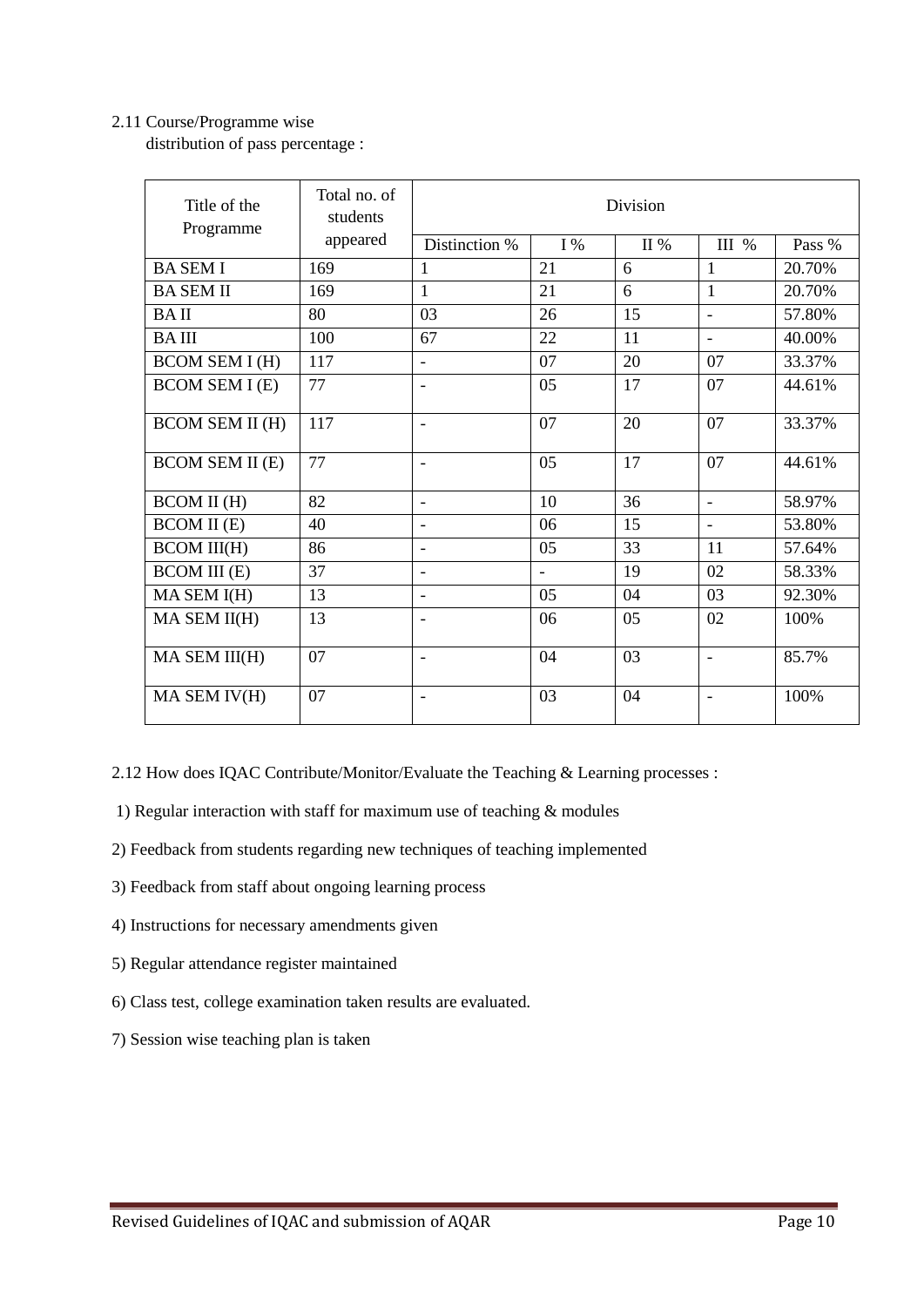2.13 Initiatives undertaken towards faculty development

| <b>Faculty / Staff Development Programmes</b>  | Number of faculty<br>benefitted |
|------------------------------------------------|---------------------------------|
| Refresher courses                              | NIL.                            |
| UGC – Faculty Improvement Programme            | NIL.                            |
| HRD programmes                                 | <b>NIL</b>                      |
| Orientation programmes                         | NII.                            |
| Faculty exchange programme                     | <b>NIL</b>                      |
| Staff training conducted by the university     | N.S.S 01                        |
| Staff training conducted by other institutions | NIL.                            |
| Summer / Winter schools, Workshops, etc.       | NII.                            |
| Others                                         | NIL.                            |

## 2.14 Details of Administrative and Technical staff

| Category                    | Number of<br>Permanent<br><b>Employees</b> | Number of<br>Vacant<br>Positions | Number of<br>permanent<br>positions filled<br>during the Year | Number of<br>positions filled<br>temporarily |
|-----------------------------|--------------------------------------------|----------------------------------|---------------------------------------------------------------|----------------------------------------------|
| <b>Administrative Staff</b> | 10                                         | <b>NIL</b>                       | NIL                                                           | 03                                           |
| <b>Technical Staff</b>      | NIL.                                       | <b>NIL</b>                       | <b>NIL</b>                                                    | 02                                           |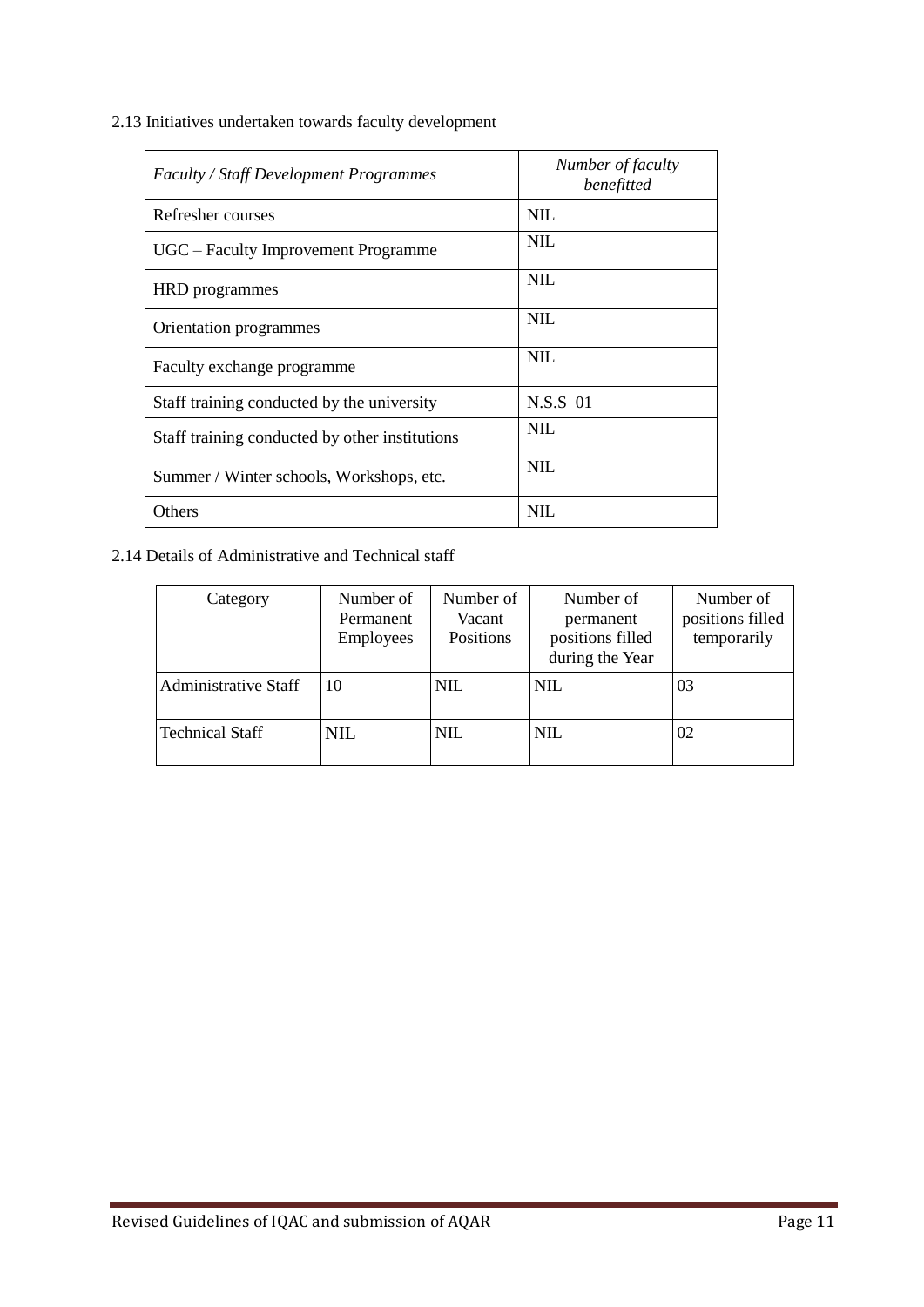# **Criterion – III**

## **3. Research, Consultancy and Extension**

- 3.1 Initiatives of the IQAC in Sensitizing/Promoting Research Climate in the institution
	- 1. Ph.D ongoing
	- 2. Journals published
	- 3. Books published
	- 4. Seminar Proposals sent
	- 5. Research committee monitors progress of research work

### 3.2 Details regarding major projects

|                     | Completed | Ongoing                  | Sanctioned | Submitted |
|---------------------|-----------|--------------------------|------------|-----------|
| Number              |           |                          |            |           |
| Outlay in Rs. Lakhs | -         | $\overline{\phantom{0}}$ |            |           |

#### 3.3 Details regarding minor projects

|                            | Completed | Ongoing | Sanctioned | Submitted |
|----------------------------|-----------|---------|------------|-----------|
| Number                     |           | -       |            | -         |
| <b>Outlay in Rs. Lakhs</b> | -         | -       |            |           |

#### 3.4 Details on research publications

|                          | International | National | Others |
|--------------------------|---------------|----------|--------|
| Peer Review Journals     |               |          |        |
| Non-Peer Review Journals |               |          |        |
| e-Journals               |               |          |        |
| Conference proceedings   |               |          |        |

#### 3.5 Details on Impact factor of publications:

 $\text{Range}$  |  $\text{Average}$  |  $\text{h-index}$  | 02 | Nos. in SCOPUS |

3.6 Research funds sanctioned and received from various funding agencies, industry and other organisations

| Nature of the Project             | Duration<br>Year | Name of the<br>funding Agency | Total grant<br>sanctioned | Received |
|-----------------------------------|------------------|-------------------------------|---------------------------|----------|
| Major projects                    |                  |                               |                           |          |
| <b>Minor Projects</b>             |                  |                               |                           |          |
| <b>Interdisciplinary Projects</b> |                  |                               |                           |          |
| Industry sponsored                |                  |                               |                           |          |
| Projects sponsored by the         |                  |                               |                           |          |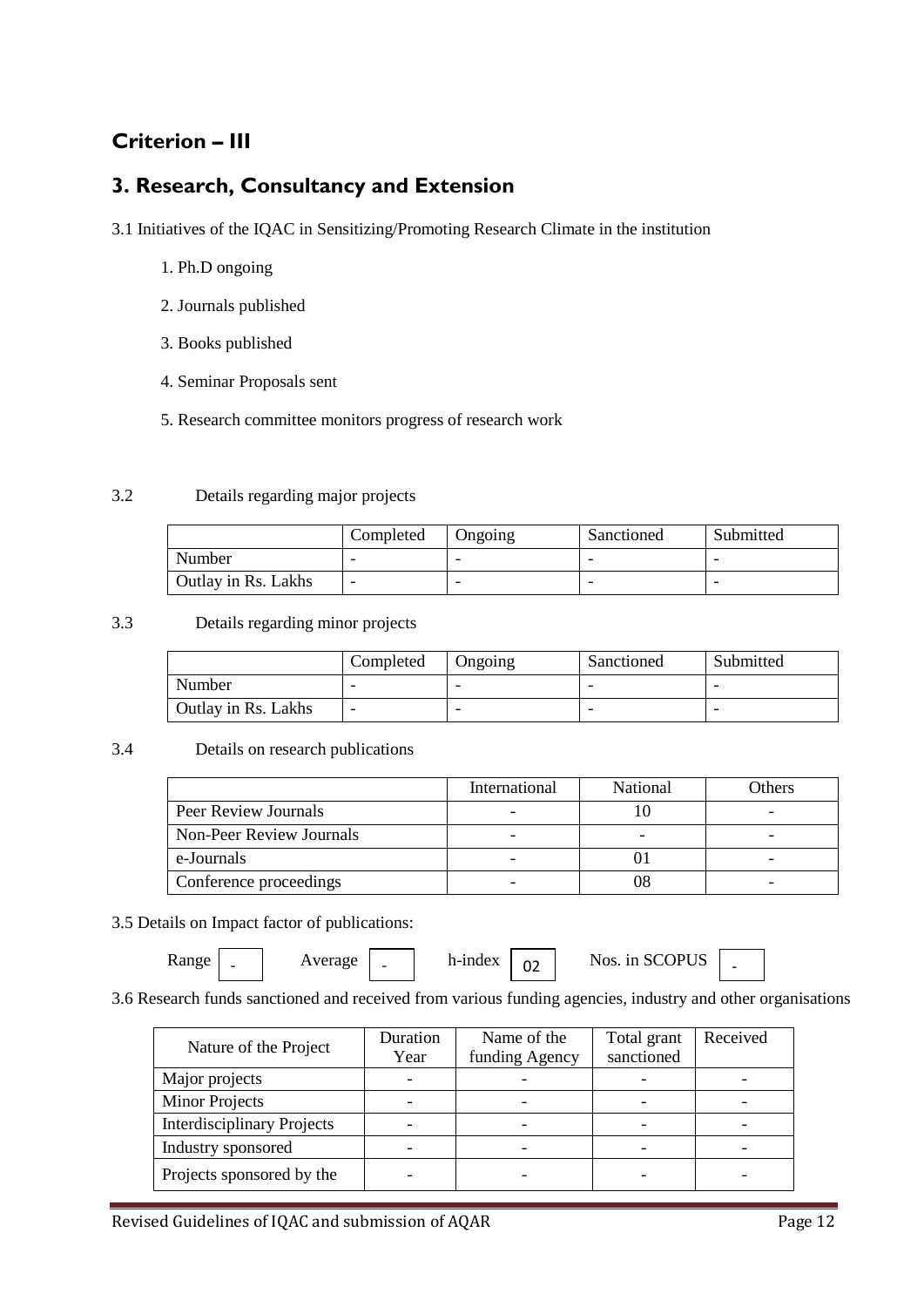| University/College                                                      |  |  |
|-------------------------------------------------------------------------|--|--|
| Students research projects<br>(other than compulsory by the University) |  |  |
| Any other (Specify)                                                     |  |  |
| Total                                                                   |  |  |

| 3.7 No. of books published i) With ISBN No.            |                            | 02               | <b>Chapters in Edited Books</b>               |
|--------------------------------------------------------|----------------------------|------------------|-----------------------------------------------|
| 3.8 No. of University Departments receiving funds from | ii) Without ISBN No.       |                  |                                               |
|                                                        | UGC-SAP<br><b>DPE</b>      | CAS              | <b>DST-FIST</b><br><b>DBT</b> Scheme/funds    |
| 3.9 For colleges                                       | Autonomy<br><b>INSPIRE</b> | <b>CPE</b><br>CE | <b>DBT</b> Star Scheme<br>Any Other (specify) |
| 3.10 Revenue generated through consultancy             |                            |                  |                                               |

| 3.11 No. of conferences                                                       | Level         | International | National   | <b>State</b> | University | College    |  |  |
|-------------------------------------------------------------------------------|---------------|---------------|------------|--------------|------------|------------|--|--|
| organized by the Institution                                                  | Number        | <b>NIL</b>    | <b>NIL</b> | <b>NIL</b>   | <b>NIL</b> | <b>NIL</b> |  |  |
|                                                                               | Sponsoring    | <b>NIL</b>    | <b>NIL</b> | <b>NIL</b>   | <b>NIL</b> | <b>NIL</b> |  |  |
|                                                                               | agencies      |               |            |              |            |            |  |  |
|                                                                               |               |               |            |              |            |            |  |  |
| 3.12 No. of faculty served as experts, chairpersons or resource persons<br>01 |               |               |            |              |            |            |  |  |
| 3.13 No. of collaborations                                                    | International | 01            | National   |              | Any other  |            |  |  |

-

3.15 Total budget for research for current year in lakhs :

3.14 No. of linkages created during this year

| From Funding agency | From Management of University/College | $\overline{\phantom{0}}$ |
|---------------------|---------------------------------------|--------------------------|
| $_{\rm \sigmaatal}$ |                                       |                          |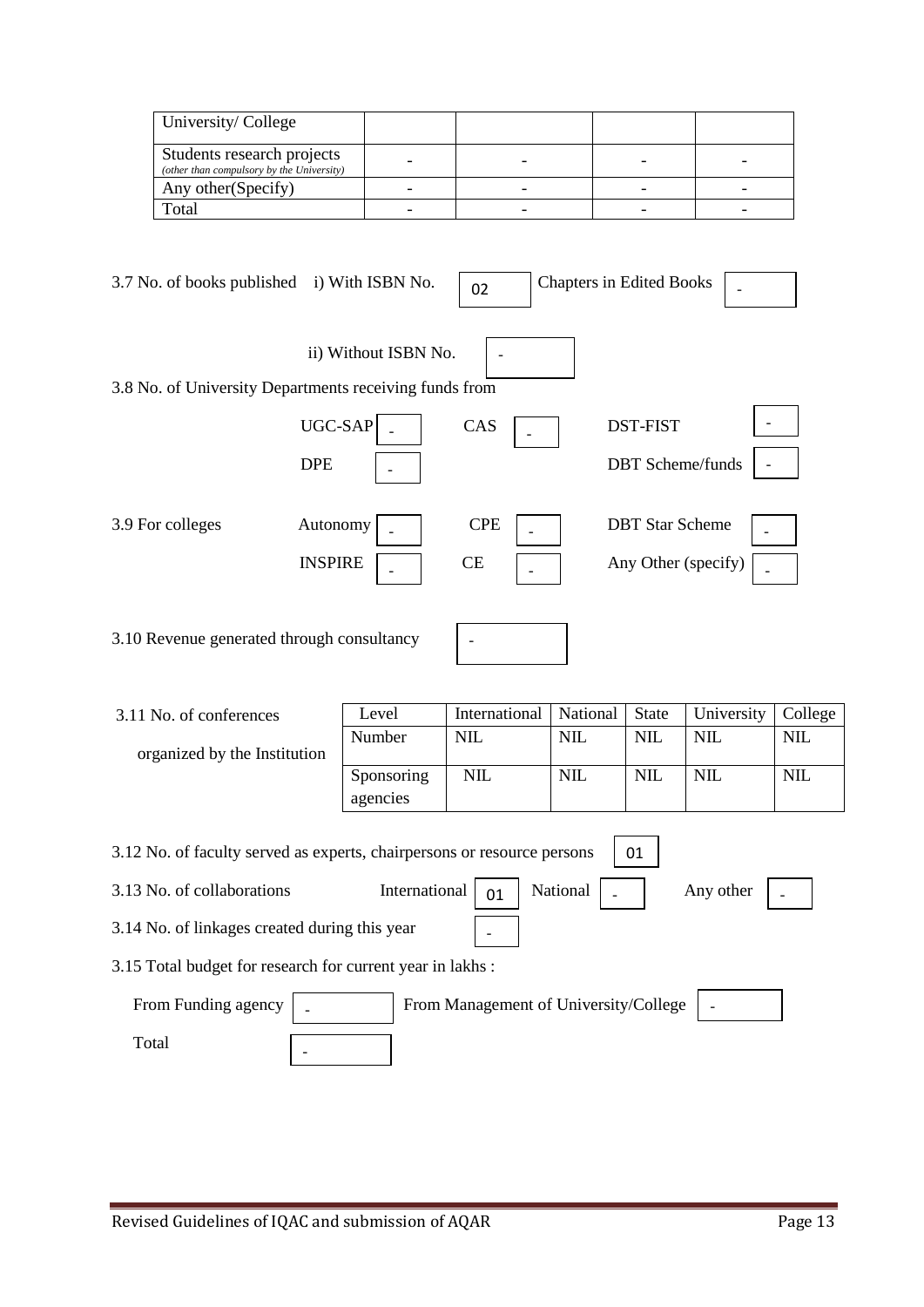3.16 No. of patents received this

year

| Type of Patent  |         | Number |
|-----------------|---------|--------|
| <b>National</b> | Applied |        |
|                 | Granted |        |
| International   | Applied |        |
|                 | Granted |        |
|                 | Applied |        |
| Commercialised  | Granted |        |

3.17 No. of research awards/ recognitions received by faculty and research fellows Of the institute in the year

| Total   International   National   State   University   Dist   College |  |  |  |
|------------------------------------------------------------------------|--|--|--|
|                                                                        |  |  |  |

| 3.18 No. of faculty from the Institution |
|------------------------------------------|
| who are Ph. D. Guides                    |
| and students registered under them       |

| 4 |  |
|---|--|
| 4 |  |

-

3.19 No. of Ph.D. awarded by faculty from the Institution

3.20 No. of Research scholars receiving the Fellowships (Newly enrolled + existing ones)

| <b>JRF</b>                     | <b>SRF</b>                                       | <b>Project Fellows</b> |     | Any other           |  |
|--------------------------------|--------------------------------------------------|------------------------|-----|---------------------|--|
|                                | 3.21 No. of students Participated in NSS events: |                        |     |                     |  |
|                                |                                                  | University level       | 150 | State level         |  |
|                                |                                                  | National level         |     | International level |  |
|                                | 3.22 No. of students participated in NCC events: |                        |     |                     |  |
|                                |                                                  | University level       |     | State level         |  |
|                                |                                                  | National level         |     | International level |  |
| 3.23 No. of Awards won in NSS: |                                                  |                        |     |                     |  |
|                                |                                                  | University level       |     | State level         |  |
|                                |                                                  | National level         |     | International level |  |

 $\left| \begin{array}{c} \text{mechanation} \\ \text{measured} \end{array} \right|$  -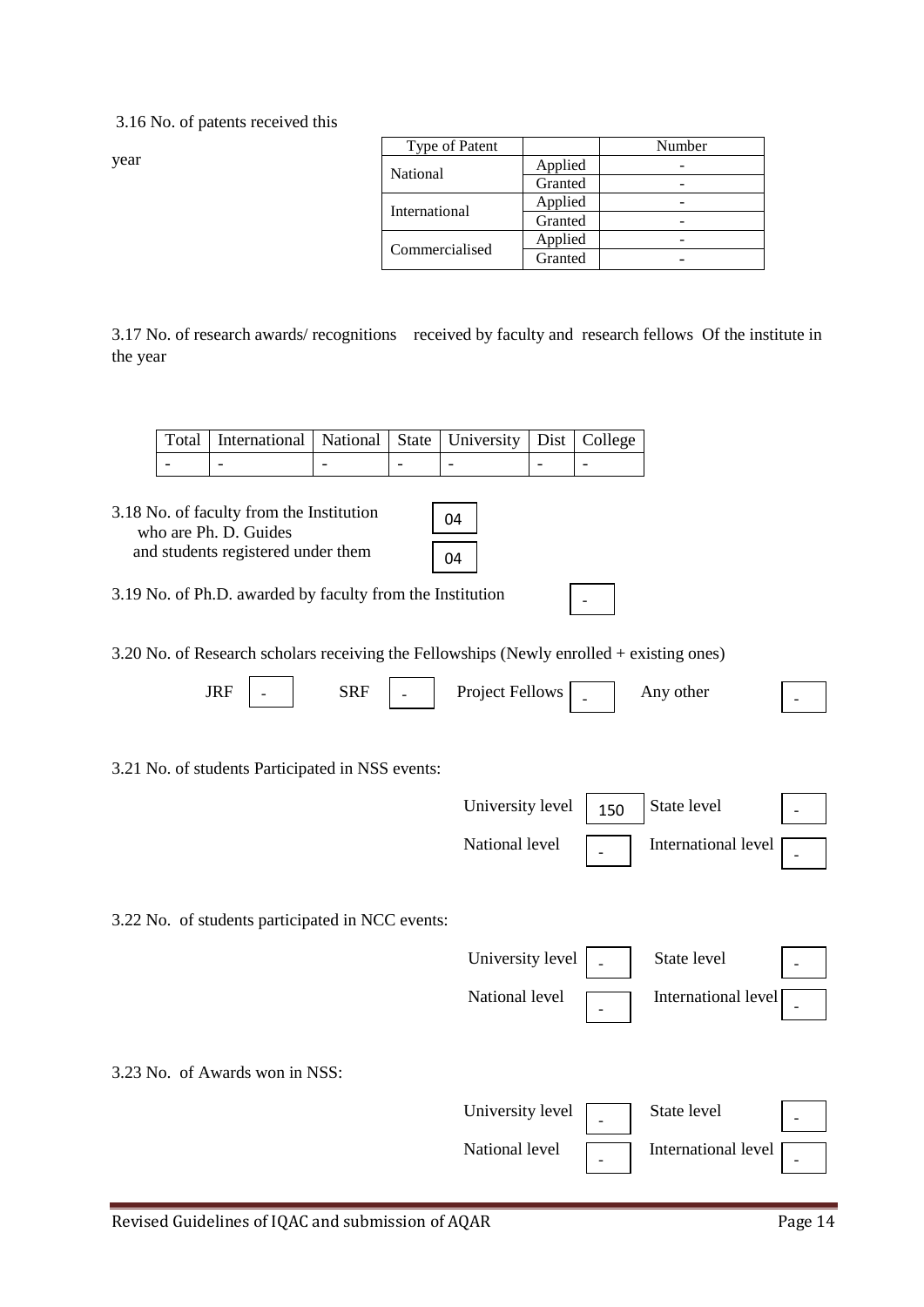| 3.24 No. of Awards won in NCC:             |               | University level | State level         | $\overline{\phantom{a}}$ |
|--------------------------------------------|---------------|------------------|---------------------|--------------------------|
|                                            |               | National level   | International level |                          |
| 3.25 No. of Extension activities organized |               |                  |                     |                          |
| University forum                           | College forum |                  |                     |                          |
| <b>NCC</b>                                 | <b>NSS</b>    | 08               | Any other           |                          |

3.26 Major Activities during the year in the sphere of extension activities and Institutional Social Responsibility

- $\bullet$ SWACHHTA ABHIYAN
- SEXUAL HARRASMENT AWARENESS PROGRRAME  $\bullet$

# **Criterion – IV 4. Infrastructure and Learning Resources**

4.1 Details of increase in infrastructure facilities:

| Facilities                                                                           | Existing   | Newly created | Source of  | Total      |
|--------------------------------------------------------------------------------------|------------|---------------|------------|------------|
|                                                                                      |            |               | Fund       |            |
| Campus area                                                                          | 0.67       | <b>NIL</b>    | <b>NIL</b> | 0.67       |
| Class rooms                                                                          | 22         | <b>NIL</b>    | <b>NIL</b> | 22         |
| Laboratories                                                                         | 03         | <b>NIL</b>    | <b>NIL</b> | 03         |
| <b>Seminar Halls</b>                                                                 | 01         | 02            | <b>NIL</b> | <b>NIL</b> |
| No. of important equipments purchased<br>$(\geq 1$ -0 lakh) during the current year. | 03         |               | <b>UGC</b> | 03         |
| Value of the equipment purchased during                                              | 13.25985   | 4.19759       | UGC $&$    | 17.45744   |
| the year (Rs. in Lakhs)                                                              |            |               | Non-       |            |
|                                                                                      |            |               | Salary     |            |
| Others                                                                               | <b>NIL</b> | <b>NIL</b>    | <b>NIL</b> | <b>NIL</b> |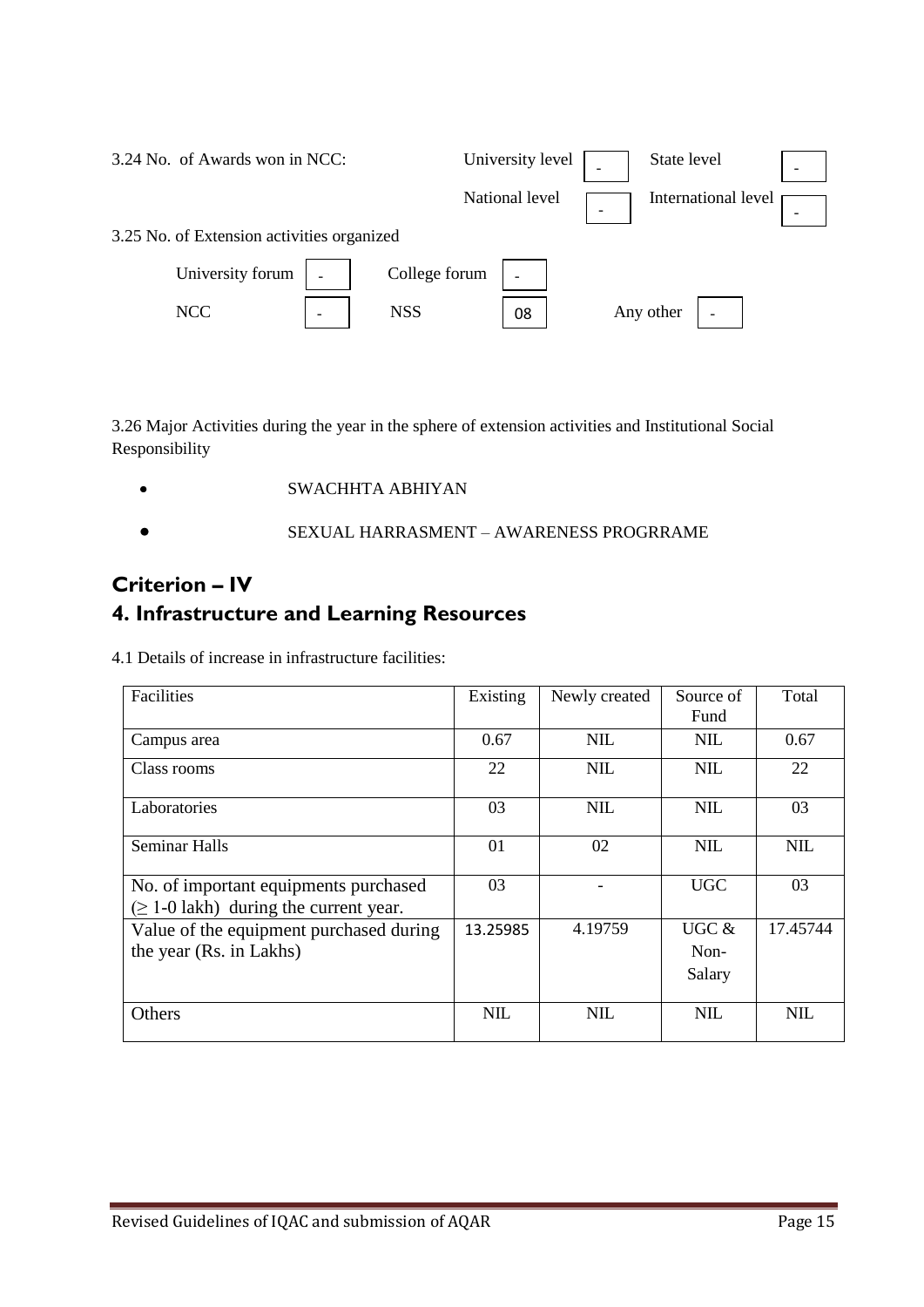- 4.2 Computerization of administration and library
	- $\bullet$ Computerised office by using Masters Software
	- Computerised Library by using Libman Software  $\bullet$
	- $\bullet$ Multilingual software

### 4.3 Library services:

|                         | Existing |        | Newly added |            | Total     |        |
|-------------------------|----------|--------|-------------|------------|-----------|--------|
|                         | No.      | Value  | No.         | Value      | No.       | Value  |
| <b>Text Books</b>       | 6018     | 252261 | 223         | 93482      | 6241      | 345743 |
| Reference Books         | 6778     | 286864 | 100         | 33988      | 6878      | 320852 |
| e-Books                 | Unlimite | 5750   |             |            | Unlimited | 5750   |
|                         | d        |        |             |            |           |        |
| Journals                | 26       | 7200   | 02          | 240        | 28        | 7440   |
| e-Journals              | Unlimite | 5750   |             |            | Unlimited | 5750   |
|                         | d        |        |             |            |           |        |
| <b>Digital Database</b> |          |        |             |            |           |        |
| CD & Video              | 162      | 11154  | 13          | <b>NIL</b> | 175       | 11154  |
| Others (specify)        |          |        |             |            |           |        |

4.4 Technology up gradation (overall)

|          | Total<br>Computers | Computer<br>Labs | Internet | <b>Browsing</b><br>Centres | Computer<br>Centres      | Office | Depart-<br>ments | Others |
|----------|--------------------|------------------|----------|----------------------------|--------------------------|--------|------------------|--------|
| Existing | 56                 | 38               | ۰        | 12                         | ٠                        | 06     | ۰                |        |
| Added    | 10                 |                  | ۰        |                            | $\overline{\phantom{a}}$ | 07     | ۰                | 03     |
| Total    | 66                 | 38               | ۰        | 12                         | $\overline{\phantom{a}}$ | 13     | -                | 03     |

- 4.5 Computer, Internet access, training to teachers and students and any other programme for technology upgradation (Networking, e-Governance etc.)
	- 1) Computer training provided and internet access available.
	- 2) MS-CIT training made compulsory for teachers & students
	- 3) Knowledge regarding software imparted and students are trained in use of softwares.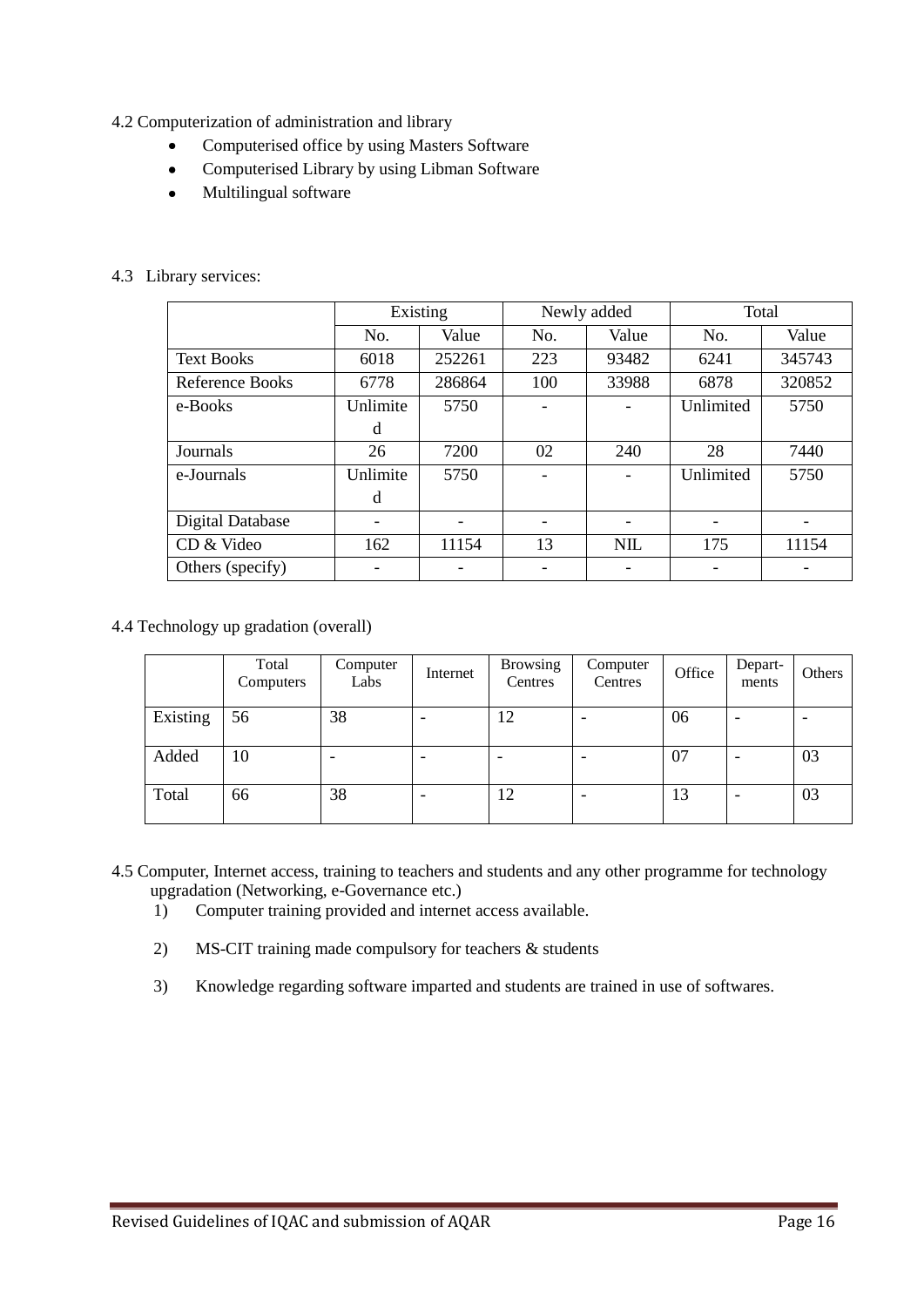4.6 Amount spent on maintenance in lakhs :



# **Criterion – V 5. Student Support and Progression**

5.1 Contribution of IQAC in enhancing awareness about Student Support Services

- 1) College library provides Question Bank Facilities which is helpful for students to prepare themselves for their exams
- 2) Lectures arranged on Net, Set & other competitive exams for students to provide information.
- 3) Prospectus, Pamphlets made available.
- 4) Financial aid to poor.
- 5) Canteen facility provided
- 6) Palak Sangh activities.

### 5.2 Efforts made by the institution for tracking the progression

Alumni Association exits in the college for tracking student progress

UG 788

- 5.3 (a) Total Number of students
	- (b) No. of students outside the state

| PG              | Ph. D. | Others |
|-----------------|--------|--------|
| $\overline{24}$ |        |        |
|                 |        |        |
|                 |        |        |
|                 |        |        |
|                 |        |        |
|                 |        |        |
|                 |        |        |

(c) No. of international students

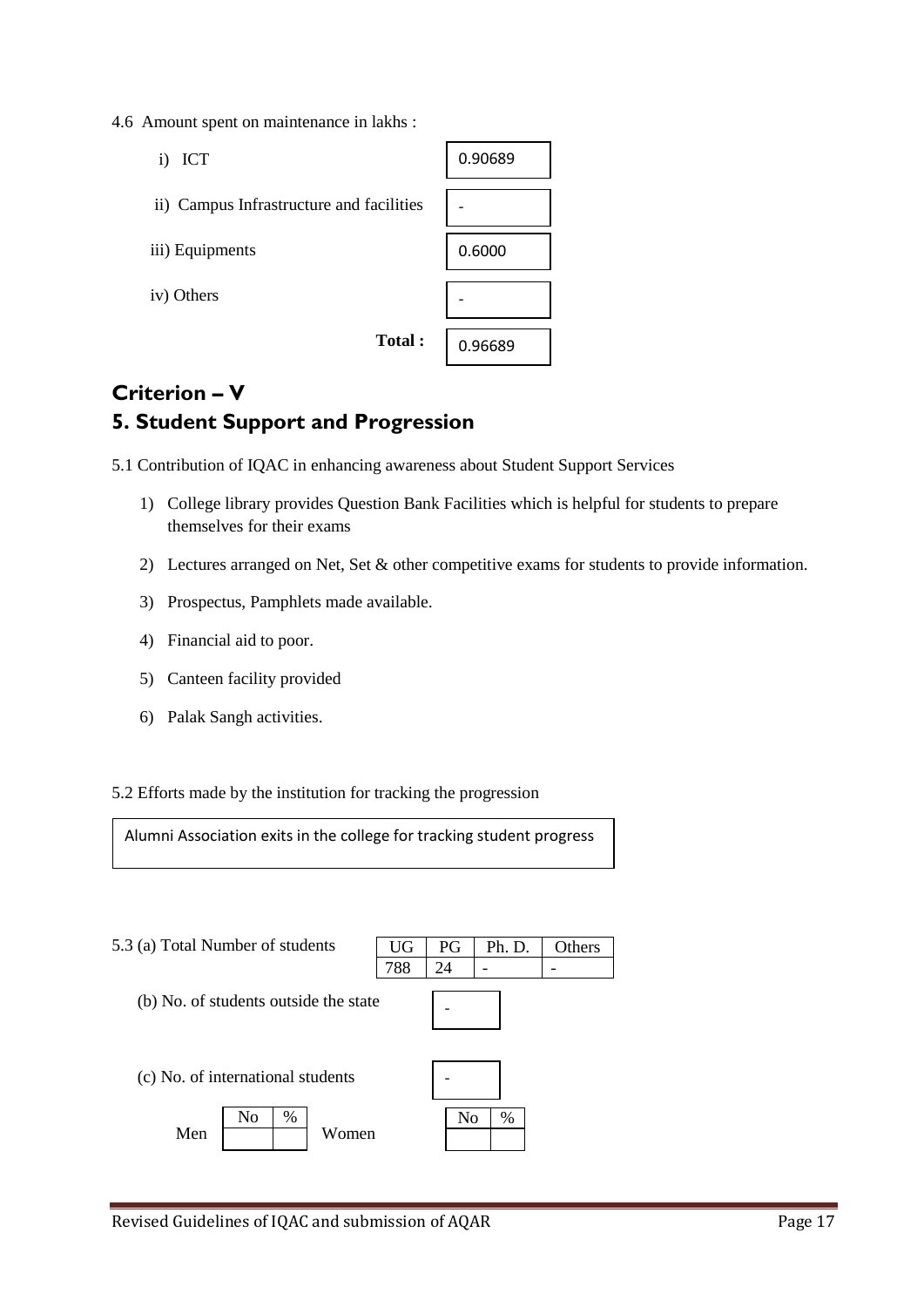| Last Year               |    |    |     |       | This Year |                                 |      |    |     |       |       |
|-------------------------|----|----|-----|-------|-----------|---------------------------------|------|----|-----|-------|-------|
| General   SC   ST   OBC |    |    |     | Other |           | Total   General   SC   ST   OBC |      |    |     | Other | Total |
| 285                     | 27 | 09 | 174 | 52    | 794       | 256                             | 29 l | 13 | 199 | 54    |       |

Demand ratio Dropout %

5.4 Details of student support mechanism for coaching for competitive examinations (If any)

| <b>NIL</b>                    |  |                                                     |    |             |  |            |  |
|-------------------------------|--|-----------------------------------------------------|----|-------------|--|------------|--|
| No. of students beneficiaries |  |                                                     |    |             |  |            |  |
|                               |  | 5.5 No. of students qualified in these examinations |    |             |  |            |  |
| <b>NET</b>                    |  | SET/SLET                                            | 01 | <b>GATE</b> |  | <b>CAT</b> |  |
| IAS/IPS etc                   |  | State PSC                                           |    | <b>UPSC</b> |  | Others     |  |

- - -

5.6 Details of student counselling and career guidance

- 1) Career in Banking
- 2) Mind Power Various methods enhancing mind capacity to students
- 3) Skill development through IT
- 4) Basic soft skills & brain storming session
- 5) Career in office administration

No. of students benefitted

| 628 |
|-----|
|-----|

-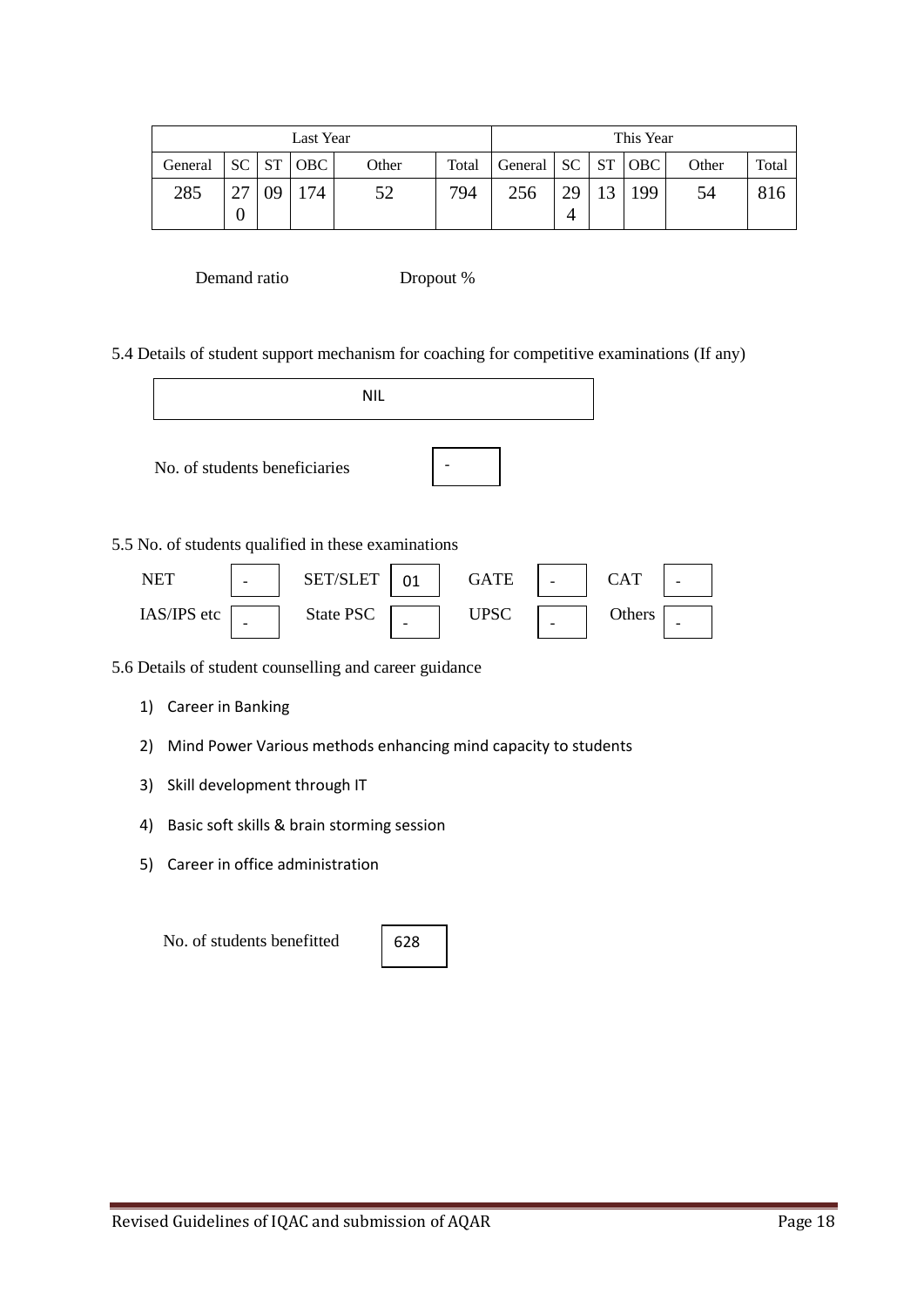5.7 Details of campus placement

|                                       | <b>Off Campus</b>                  |                                     |                           |
|---------------------------------------|------------------------------------|-------------------------------------|---------------------------|
| Number of<br>Organizations<br>Visited | Number of Students<br>Participated | Number of<br><b>Students Placed</b> | Number of Students Placed |
|                                       |                                    |                                     | 57                        |

- 5.8 Details of gender sensitization programmes
	- 1. Women's cell under the cell lectures arranged on female foeticide, pre marriage councelling, martial arts training
	- 2. Health cell organizes activities to create awareness about health and hygiene for that vending machine has been installed..

### 5.9 Students Activities

5.9.1 No. of students participated in Sports, Games and other events

| 01<br>State/ University level                                                                                      | 07<br>National level | International level |  |
|--------------------------------------------------------------------------------------------------------------------|----------------------|---------------------|--|
| No. of students participated in cultural events                                                                    |                      |                     |  |
| State/ University level<br>01                                                                                      | National level       | International level |  |
|                                                                                                                    |                      |                     |  |
| 5.9.2<br>No. of medals /awards won by students in Sports, Games and other events<br>Sports: State/University level | National level       | International level |  |
| Cultural: State/ University level                                                                                  | National level       | International level |  |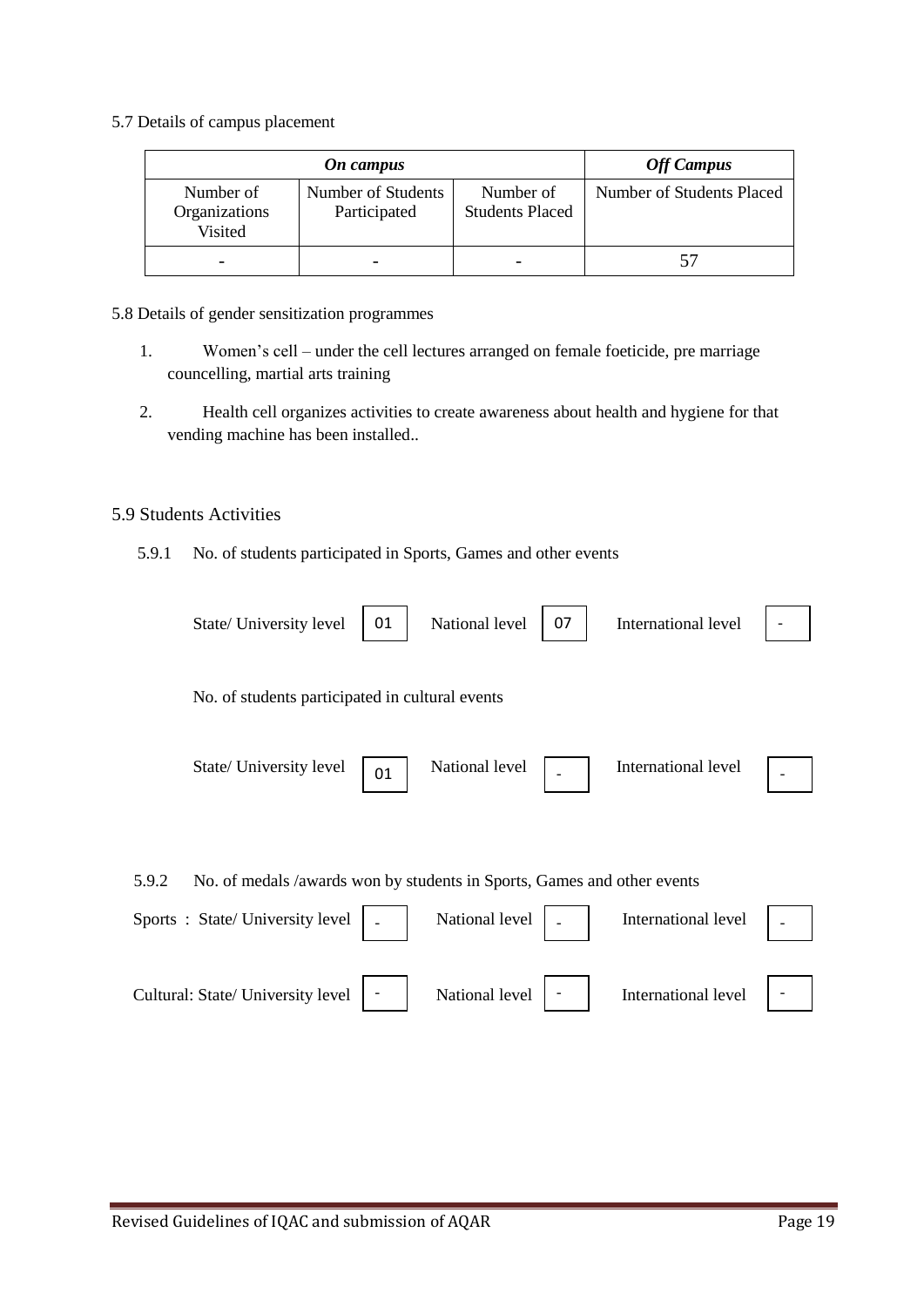### 5.10 Scholarships and Financial Support

|                                                                                 | Number of<br>students | Amount        |
|---------------------------------------------------------------------------------|-----------------------|---------------|
| Financial support from institution                                              |                       |               |
| Financial support from government                                               | 555                   | $13,51,616/-$ |
| Financial support from other sources                                            | 20                    | $24,500/-$    |
| received<br>Number of<br>students<br>who<br>International/National recognitions |                       |               |

5.11 Student organised / initiatives

| Fairs : State/University level   -   National level   -   International level   -                                                                                                                                              |  |  |  |
|--------------------------------------------------------------------------------------------------------------------------------------------------------------------------------------------------------------------------------|--|--|--|
| Exhibition: State/ University level   National level   National level   National level   National level   National level   National level   National level   National level   National level   National level   National level |  |  |  |
| 5.12 No. of social initiatives undertaken by the students   03                                                                                                                                                                 |  |  |  |

5.13 Major grievances of students (if any) redressed: Clean Toilets, Uniform Issue, Vehicle Parking

## **Criterion – VI**

## **6. Governance, Leadership and Management**

6.1 State the Vision and Mission of the institution

- Regular prayer, (Assembly), Hawan, Thought of the day is in practice  $\bullet$
- To enhance spiritual knowledge among students for self discipline, self control.
- To acquaint with the principles of Arya Samaj and Dayanand Saraswat,
- Provide value education to students which will help in good character building.
- To provide education to minority and backward class students and cater to their needs and give message to the society on gender bias
- Provide safe environment to girls.
- Various spiritual event like Rishi Bodhotsava Divwas, Shravaniparva, Ved Prachar  $\bullet$ Saptah, Spiritual discourses organised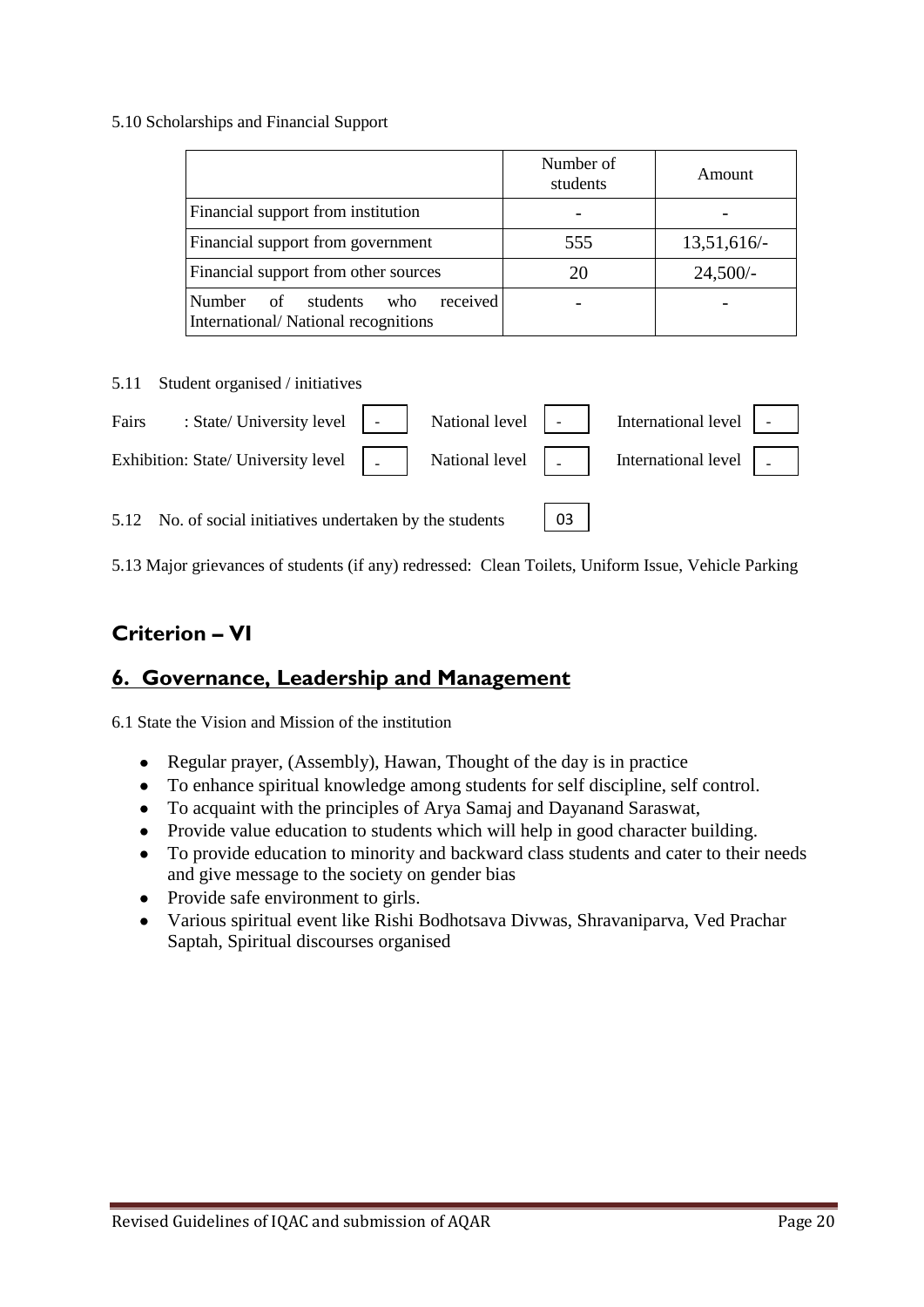6.2 Does the Institution has a management Information System

YES.

The college has an efficient Management Information System (MIS) which is used for the collection and integration of data related to Academic and Administrative aspects. It is used in governing administrative work like Admissions, Fees collection, Result analysis, Preparation of Salary bills, day to day official correspondence, financial transaction etc. For the smooth co-ordination of various curricular and extra –curricular activities, various internal committees are formed (40-42), which share the information through reports, periodic meetings etc. The college constantly updates its official website and uploads latest information on it.

6.3 Quality improvement strategies adopted by the institution for each of the following:

- 6.3.1 Curriculum Development
	- 1. UGC sponsored Career Oriented Programme in Functional Hindi conducted. The curriculum/syllabus was planned by the teachers according to the university norms. These courses help the students to know about new courses for the development of their career. They boost their knowledge & keep them upgraded.
	- 2. Motivate skill development
	- 3. Syllabus designed by board of studies RTMNU committee members, and followed by the affiliated colleges.

#### 6.3.2 Teaching and Learning

- 1. Yearly teaching plan is prepared by the teachers to monitor the completion of syllabus.
- 2. Interactive learning facilities like interaction board provided. Use & LCD white boards , & other technical modes used subject related films, documentary shown to students
- 3. Technical awarenss crated students motivated to make use of computers for learning & other technical work.
- 4. Lectures arranged where experts are invited for their valuable guidance which are beneficial to students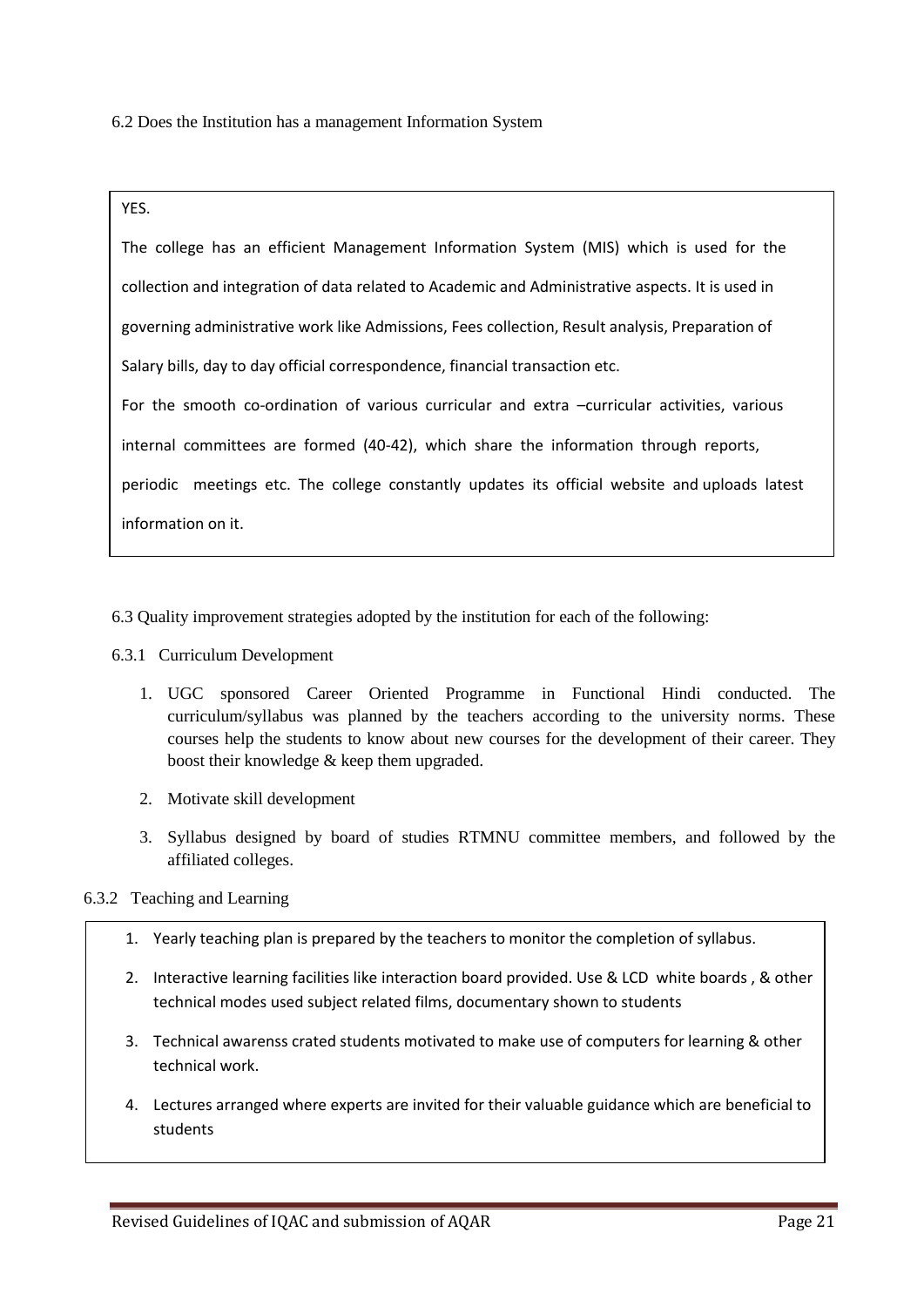#### 6.3.3 Examination and Evaluation

- 1. Ist term, IInd Term, (college level) examination pattern occurs in the college. These examinations are compulsory, which make the students aware about their progress and rectify their mistakes and plan for the future examination
- 2. Annual exams & Sem pattern followed subject wise class tests taken results of all examinations prepared and analysed.

#### 6.3.4 Research and Development

- 1. Literary voices, vishleshaka, kala drishti, ISBN journals published.
- 2. Books, paper published in journals and proceedings

#### 6.3.5 Library, ICT and physical infrastructure / instrumentation

- 1) Learning sources, books and journal, magazine available in the library. Competition, exhibition display of books activity undertaken by the library.
- 2) Use of ICT is lectures through interactive board LCD project habit developed smart class rooms provided.
- 3) Well equipped computer labs exist. Students make use of LCD, computers & latest softwares.
- 4) Well equipped Home Economics & Fashion Designing, Lab with Computerised machine, modular kitchen exist.

#### 6.3.6 Human Resource Management

- 1) Good work is recognized and appreciated.
- 2) Self appraisal for teachers, confidential report of teachers and students evaluation by teachers

#### 6.3.7 Faculty and Staff recruitment is in place.

- 1) Permanent fully qualified staff exists.
- 2) Fully qualified staff recruited as per UGC, RTMNU, Government norms on contract basis

#### 6.3.8 Industry Interaction / Collaboration

appel and the control of the control of the control of the control of the control of the control of the control of the control of the control of the control of the control of the control of the control of the control of th

NIL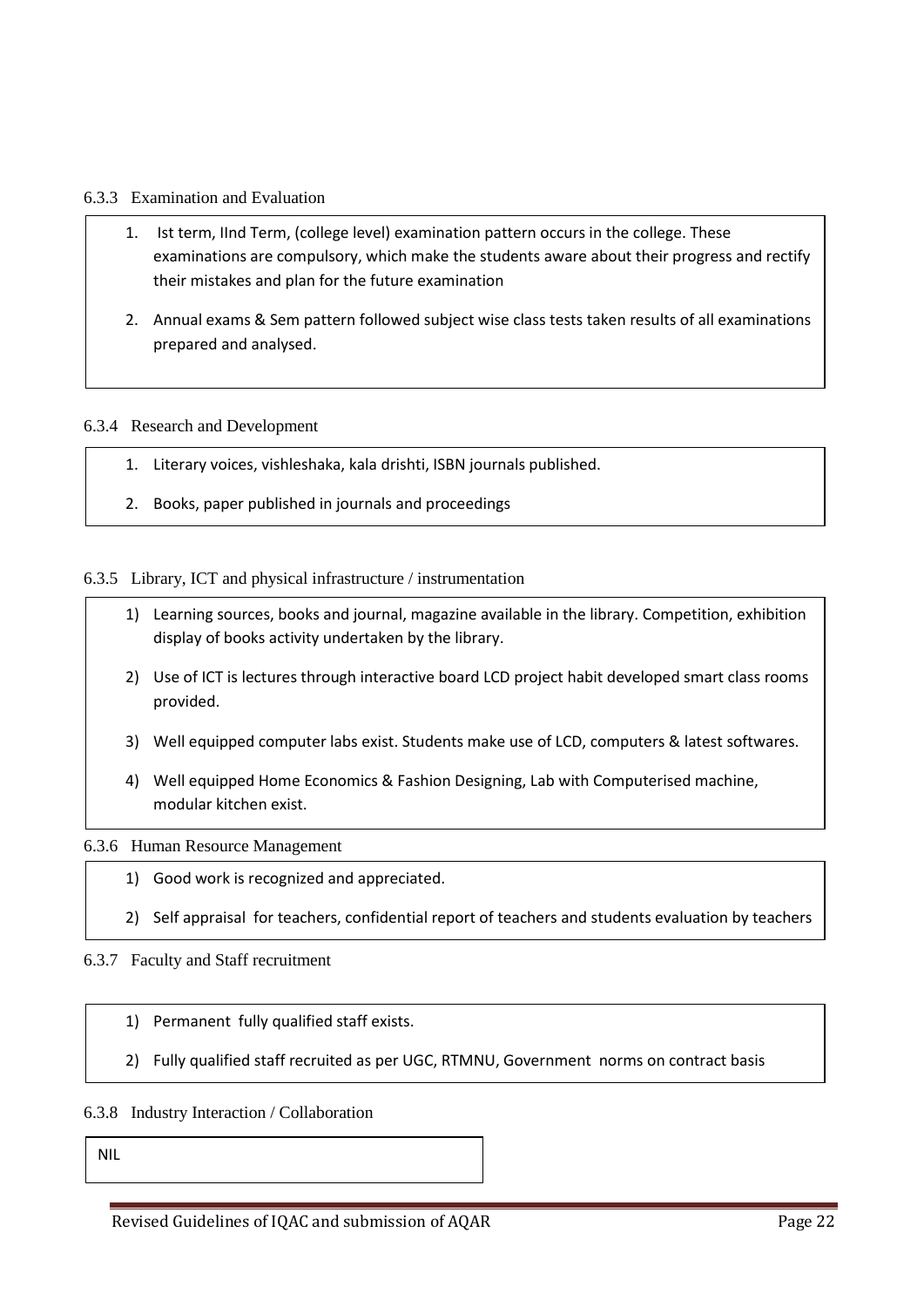#### 6.3.9 Admission of Students

Admission is conducted strictly on merit basis for Ist year in any stream.

Admission quota followed as per government rules & norms.

Admission Committee formed.

Preadmission counselling done.

Chairperson decides cut of marks.

Freedom of selection of subjects prior to the marks scored given.

### 6.4 Welfare schemes for

| Teaching                  |            | PF, Insurance, Emergency Loan                                           |  |  |
|---------------------------|------------|-------------------------------------------------------------------------|--|--|
| Non teaching              |            | PF, Insurance, Emergency Loan                                           |  |  |
| Students                  |            | Group Insurance, Bookbank Facility, Govt. Of<br>Maharashtra Scholarship |  |  |
| tal cornus fund generated | <b>NIL</b> |                                                                         |  |  |

6.5 Total corpus fund generated

| 6.6 Whether annual financial audit has been done | $Yes \mid \checkmark \mid No$ |  |
|--------------------------------------------------|-------------------------------|--|
|--------------------------------------------------|-------------------------------|--|

| 6.7 Whether Academic and Administrative Audit (AAA) has been done? |  |  |
|--------------------------------------------------------------------|--|--|

| Audit Type     | External |          | Internal |            |
|----------------|----------|----------|----------|------------|
|                | Yes/No   | Agency   | Yes/No   | Authority  |
| Academic       |          |          |          |            |
| Administrative | Yes      | $\Delta$ | Yes      | Management |

Yes

6.8 Does the University/ Autonomous College declares results within 30 days?

|  |  | For UG Programmes |
|--|--|-------------------|
|--|--|-------------------|

|--|--|

For PG Programmes Yes  $\vert \sqrt{\vert}$  No  $\vert$ 

| ÷<br>v.<br>۰. |  |  |
|---------------|--|--|
|---------------|--|--|

 $\checkmark$ 

6.9 What efforts are made by the University/ Autonomous College for Examination Reforms?

 Examination forms accepted, Time Table, Exam schedule, Results declare, Online Internal marks introduced.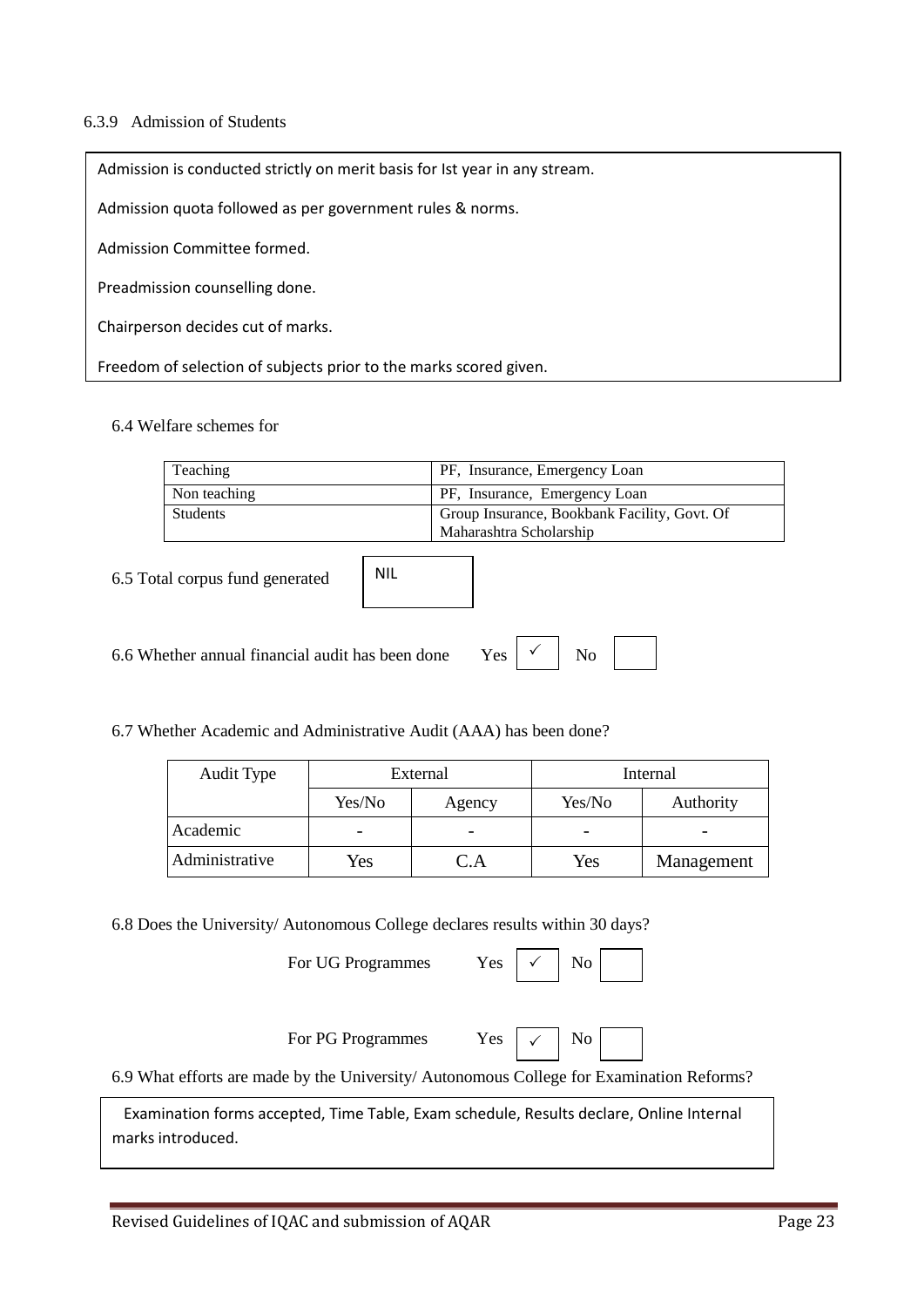6.10 What efforts are made by the University to promote autonomy in the affiliated/constituent colleges?

NA

6.11 Activities and support from the Alumni Association

Participation of alumni in college events, Active support in college activities

6.12 Activities and support from the Parent – Teacher Association

- 1) Parent Teacher interaction through meetings for providing information about their words.
- 2) Parents participates in academic and cultural events.

6.13 Development programmes for support staff

Development programs for support staff. Computer training provided for their upgradation.

- 1) Computer literacy and training programmes organised for support staff.
- 2) Encouraged to attend relevant conferences and programmes

6.14 Initiatives taken by the institution to make the campus eco-friendly

- 1) Environment studies & Awareness program of one year duration held in college.
- 2) Active participation in plantation drive and Swacchta Abhiyaan.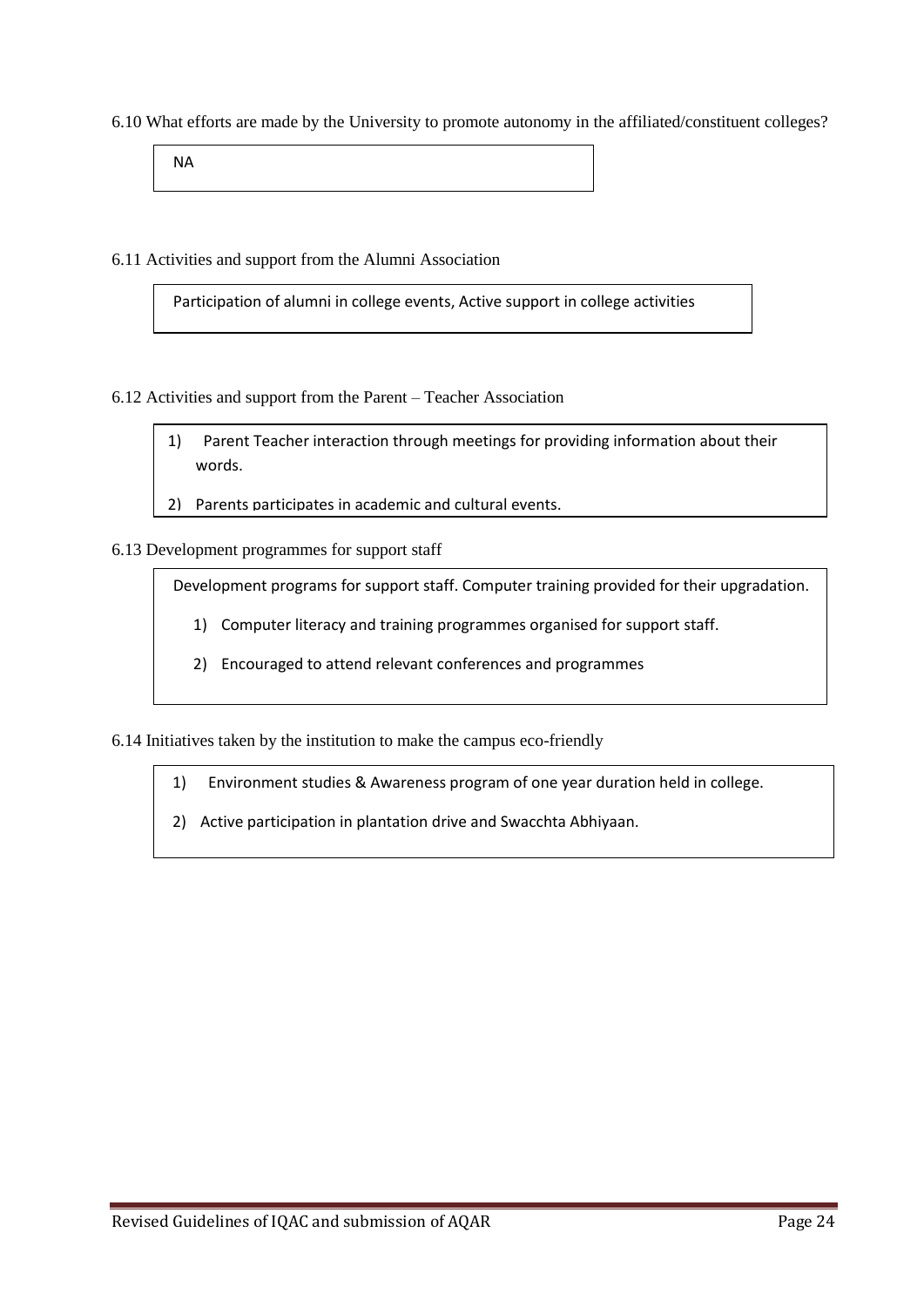# **Criterion – VII**

## **7. Innovations and Best Practices**

- 7.1 Innovations introduced during this academic year which have created a positive impact on the functioning of the institution. Give details.
- 1) Field visits are increased .
- 2) Practical knowledge is emphasised.
- 3) Measurers are adopted for girls safety
- 4) More Bonds with society.
- 5) To improve working knowledge of students field visits are organised.
- 6) Practical knowledge is emphasized.
- 7) More interactive programs are organised to improve bonds with society.
- 8) Transactional Innovations
- 9) National Conferences / Seminars / Workshops
- 10) Vocational Courses

13) Guest le communes de la communes de la communes de la communes de la communes de la communes de la commune<br>13) Guest le communes de la communes de la communes de la communes de la communes de la communes de la commune

- 11) Career Oriented programmes
- 12) Resource and Reference material
- 7.2 Provide the Action Taken Report (ATR) based on the plan of action decided upon at the beginning of the year
	- 1) Meeting
	- 2) Academic Calendar
	- 3) Teaching Plan
	- 4) 7 Day Orientation Program
	- 5) Remedial Classes
	- 6) Bridge Courses
	- 7) Career Oriented Programmes
	- 8) Research Projects
	- 9) Journals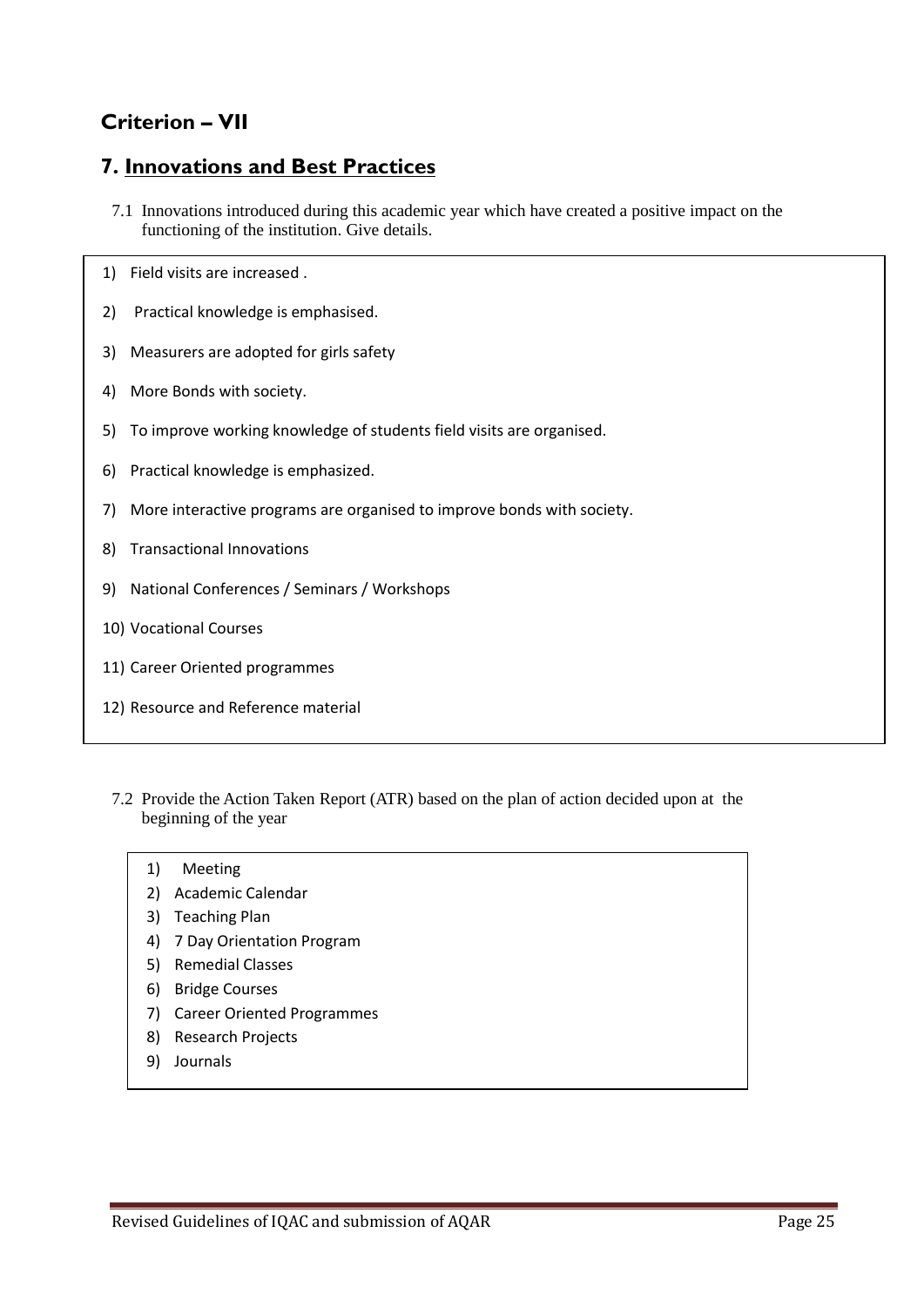7.3 Give two Best Practices of the institution *(please see the format in the NAAC Self-study Manuals)*

- 1) Hawan, Dayanand Saraswati moral education
- 2) Health awareness

#### *\*Provide the details in annexure (annexure need to be numbered as i, ii,iii)*

#### 7.4 Contribution to environmental awareness / protection

- 1. Environment awareness programme is run in the college. Guest lectures arranged to improve environmental awareness of students .
- 2. Dance, Drama & Street play on "Save Environment"

7.5 Whether environmental audit was conducted? Yes  $\begin{bmatrix} \end{bmatrix}$ 

7.6 Any other relevant information the institution wishes to add. (for example SWOT Analysis)

| <b>Swot Analysis</b> |    |                                                                       |
|----------------------|----|-----------------------------------------------------------------------|
| Strength.            |    |                                                                       |
|                      |    | 1) Location in the heart of the city hence girls are safe.            |
| 2)                   |    | Value based education is provided                                     |
|                      |    | Weaknesses.                                                           |
|                      | 1) | Problem of grass root poverty & low paying capacity.                  |
|                      | 2) | Language problems, Specially English                                  |
|                      |    | <b>Opportunities</b>                                                  |
|                      | 1) | Have maximum use of ICT.                                              |
|                      |    | <b>Challenges</b>                                                     |
|                      | 1) | Making each student computer litrate.                                 |
|                      | 2) | Making each student skill communicator before leaving the<br>college. |
|                      |    |                                                                       |
|                      |    |                                                                       |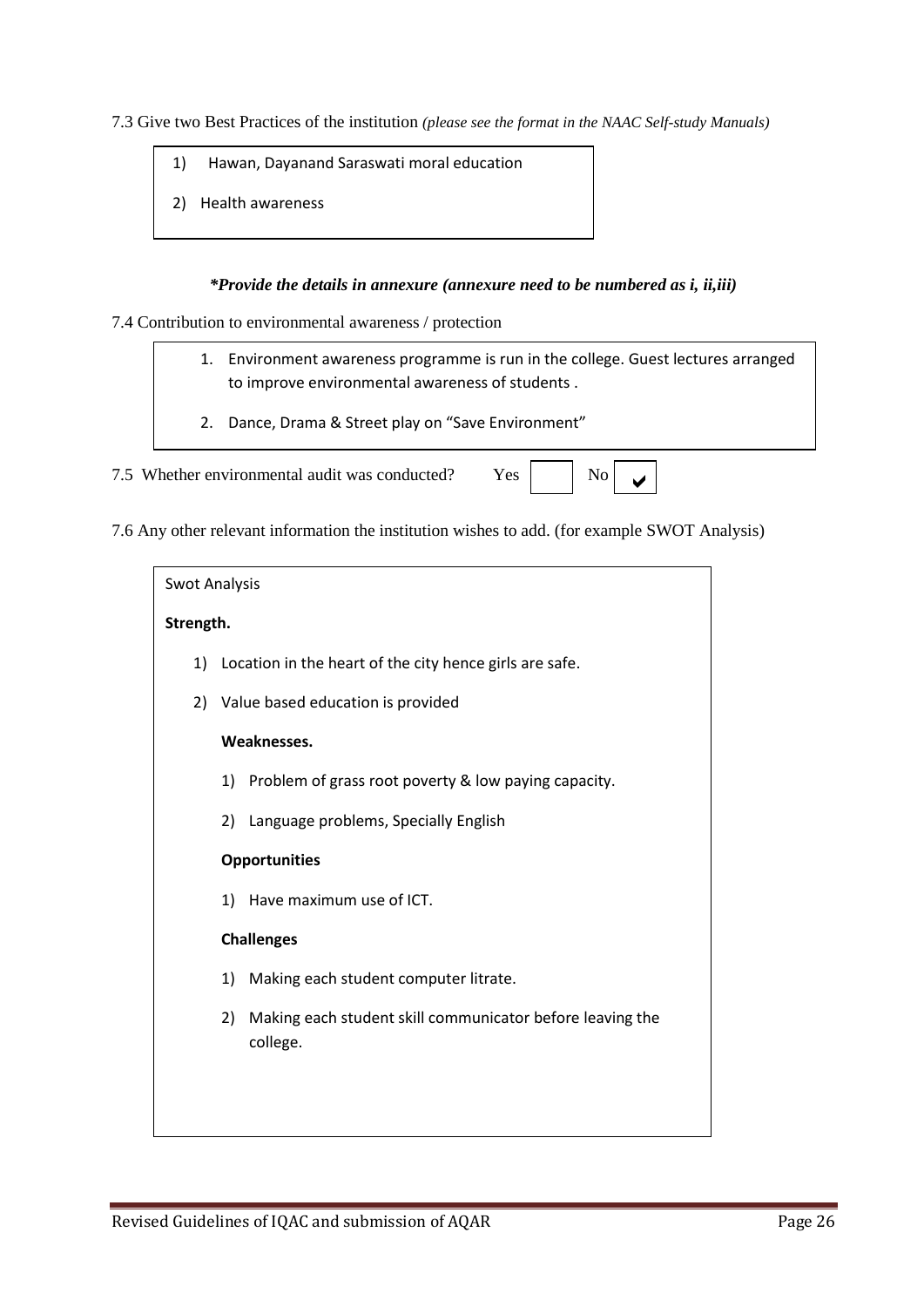### 8. **Plans of institution for next year**

Language lab – Basic training in computer will be given to all, Health, toilets, Smart class given. 1) Development of language lab. 2) Basic training in computer will be provided to all students. 3) Health awareness programmes and health check up camps like sickle cell and thalassemia held for students. 4) Clean toilets will be provided to students.

5) Smart class room will be provided to student.

*Name: Dr. Monali Masih Name : Dr. Shraddha Anilkumar*

*Signature of the Coordinator, IQAC Signature of the Chairperson, IQAC*

*\_\_\_\_\_\_\_\*\*\*\_\_\_\_\_\_\_*

*\_\_\_\_\_\_\_\_\_\_\_\_\_\_\_\_\_\_\_\_\_\_\_\_\_\_\_\_\_\_\_ \_\_\_\_\_\_\_\_\_\_\_\_\_\_\_\_\_\_\_\_\_\_\_\_\_\_\_\_\_\_\_* 

### **Annexure I**

#### **Abbreviations:**

| CAS         | <b>Career Advanced Scheme</b>            |
|-------------|------------------------------------------|
| CAT         | <b>Common Admission Test</b>             |
| <b>CBCS</b> | Choice Based Credit System               |
| CЕ          | Centre for Excellence                    |
| <b>COP</b>  | Career Oriented Programme                |
| CPE         | College with Potential for Excellence    |
| <b>DPE</b>  | Department with Potential for Excellence |
| GATE        | Graduate Aptitude Test                   |
| NET         | <b>National Eligibility Test</b>         |
| PEI         | <b>Physical Education Institution</b>    |
| SAP         | Special Assistance Programme             |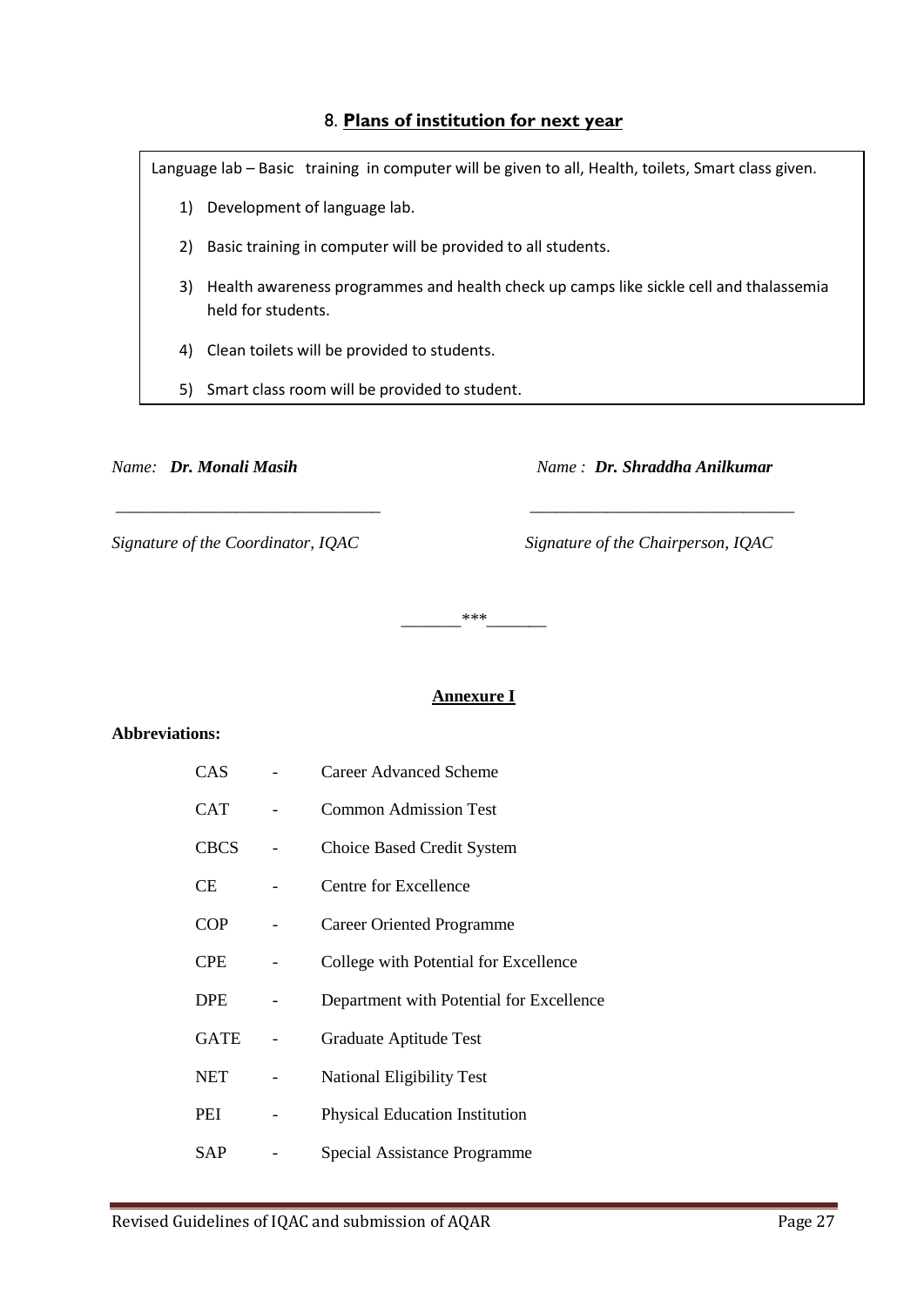| SF          | <b>Self Financing</b>                |
|-------------|--------------------------------------|
| <b>SLET</b> | <b>State Level Eligibility Test</b>  |
| TEI         | <b>Teacher Education Institution</b> |
| UPE         | University with Potential Excellence |
| UPSC        | Union Public Service Commission      |

\*\*\*\*\*\*\*\*\*\*\*\*\*\*\*

## **Annexure – I Annual Academic Calendar Teaching Plan**

Subject wise teaching plan is prepared for two sessions and implemented.

Completion of course according to teaching plan for the session monitored.

Remedial Teaching and Intensive teaching classes incorporated in teaching plan.

Attendance Registers maintained and

Feedback form filled and collected at and of second session.

## **Academic Calender 2017 – 18**

| First Term             | 15/06/2017 | 15/10/2017 |
|------------------------|------------|------------|
| <b>Winter Vacation</b> | 16/10/2017 | 14/11/2017 |
| Second Term            | 15/11/2017 | 30/04/2018 |
| <b>Summer Vacation</b> | 01/05/2018 | 14/06/2018 |

## **First Term (Tentative)**

| June | 15/06/2017 to | Thursday    | First Term Begins welcome Hawan for  |
|------|---------------|-------------|--------------------------------------|
|      | 21/06/2017    | to          | <b>Freshers, Orientation Classes</b> |
|      |               | Wednesday   |                                      |
|      |               |             |                                      |
|      | 21/06/2017    |             | International yoga day               |
|      |               |             | <b>Foundation Day</b>                |
| July |               |             |                                      |
|      | 01/07/2017 to | Saturday to |                                      |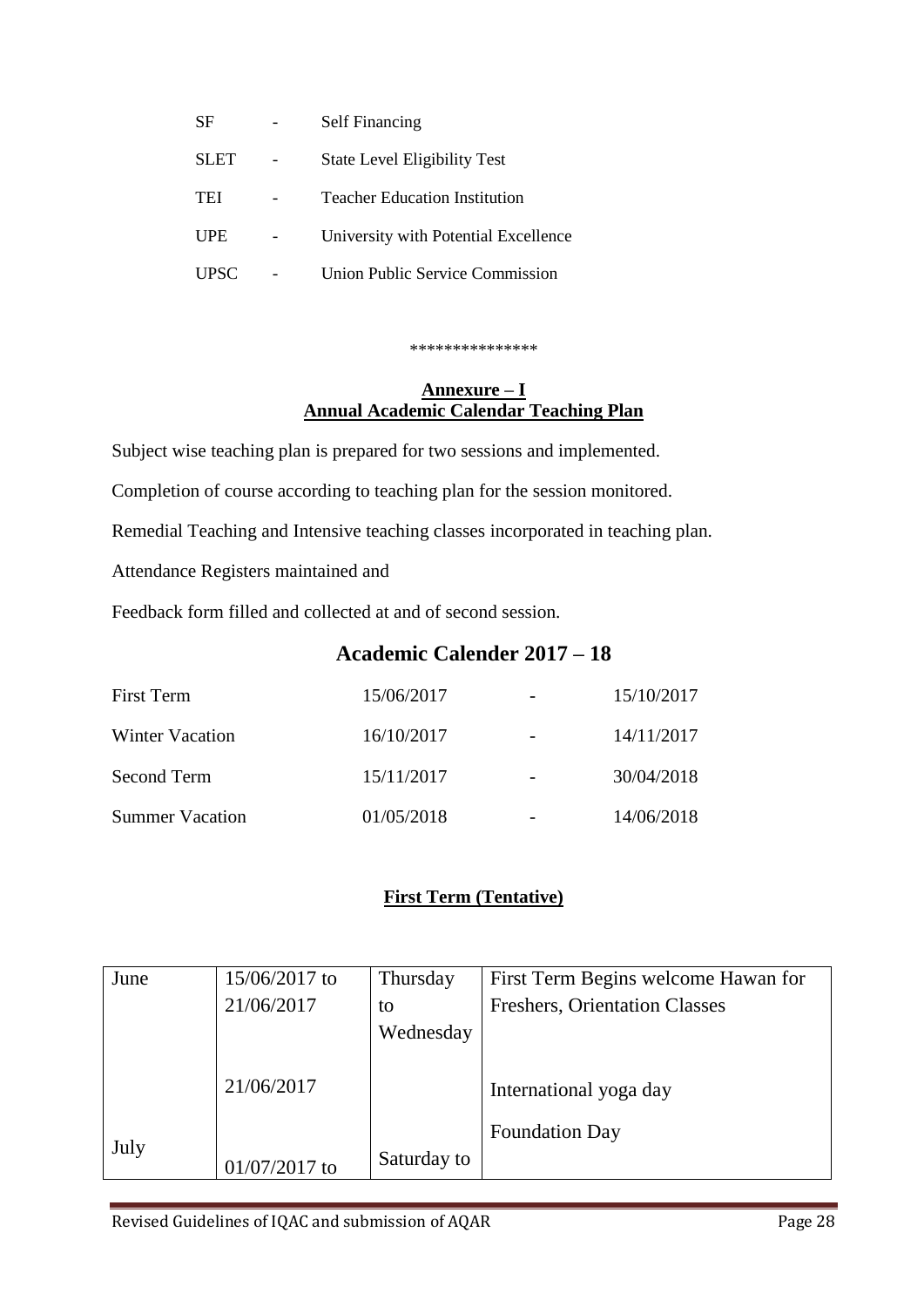|           | 11/07/2017                                                         | Thuesday                                            | <b>World Population Day</b>                                                                              |
|-----------|--------------------------------------------------------------------|-----------------------------------------------------|----------------------------------------------------------------------------------------------------------|
| August    |                                                                    |                                                     |                                                                                                          |
|           | 07/08/2017 to                                                      | Monday                                              | Ved Prachar Saptah                                                                                       |
|           | 13/08/2017                                                         | Sunday                                              |                                                                                                          |
|           | 12/08/2017<br>15/08/2017                                           | Saturday<br>Tuesday                                 | Lokmanya Tilak Birth Anniversary<br>Dr. Ranganath Birth Anniversary<br><b>Independence Day Celebrate</b> |
| September | 05/09/2017<br>08/09/2017<br>14/09/2017<br>24/09/2017<br>30/09/2017 | Tuesday<br>Friday<br>Thursday<br>Sunday<br>Saturday | Dr. Radhakrishna Jayanti<br>World Literacy Day<br>Hindi Diwas<br><b>NSS Day</b><br>Dr. Laxminarayan Day  |
| October   | 02/10/2017                                                         | Monday                                              | Mahatma Gandhi Jayanti                                                                                   |
| November  | 16/10/2017 to<br>24/11/2017                                        | Monday to<br>Tuesday                                | Winter Vacation & University winter<br>Exam                                                              |
|           |                                                                    |                                                     |                                                                                                          |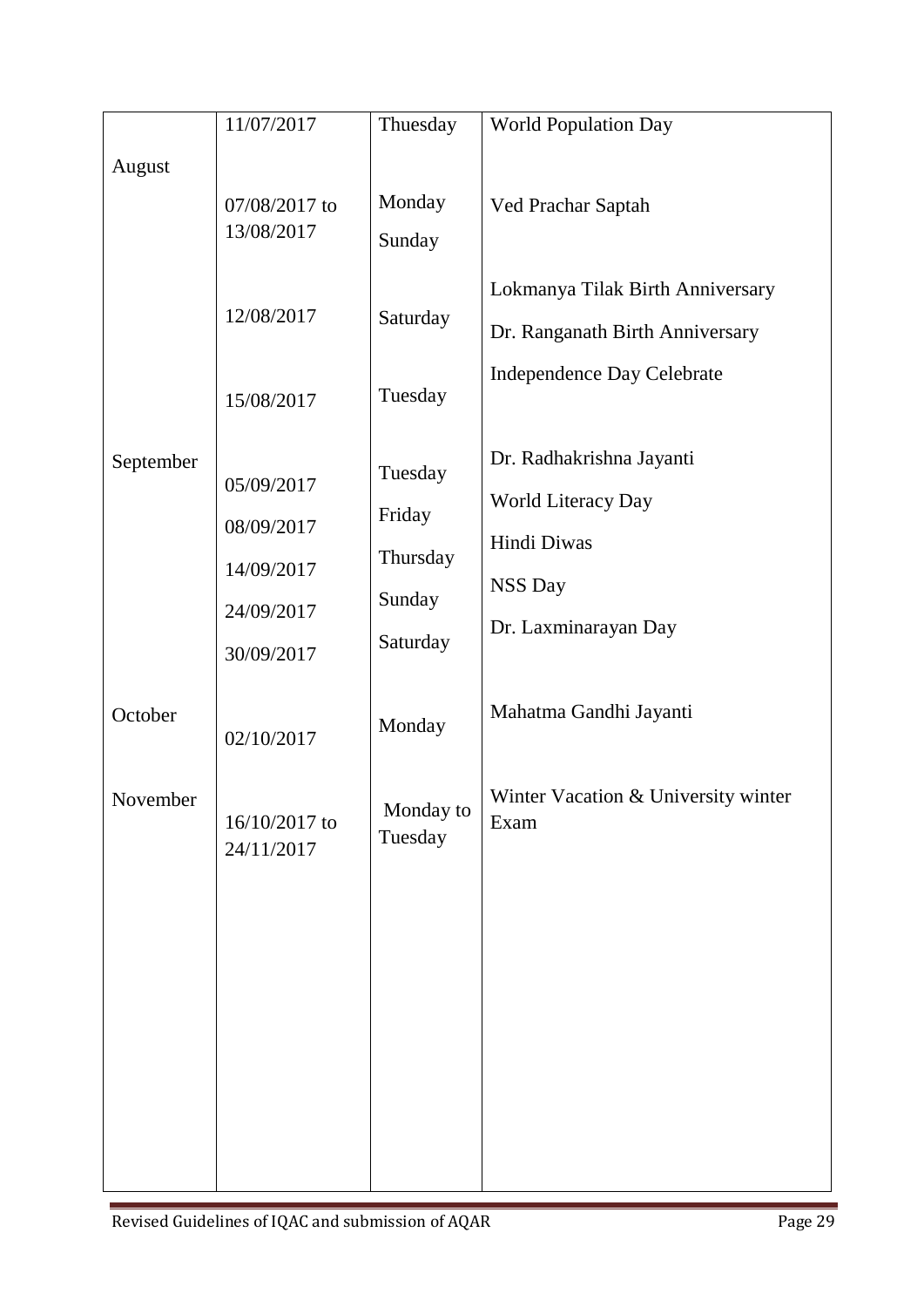|          |                             | <b>Second</b>         |                                  |
|----------|-----------------------------|-----------------------|----------------------------------|
| November | 15/11/2017                  | <b>Session</b>        | Second Session begins            |
|          |                             | Wednesday             |                                  |
| December |                             |                       |                                  |
|          |                             |                       |                                  |
| January  | 18/01/2018                  |                       | Inter Collegiate debate          |
|          | 19/01/2018 to               | Thursday              | music competition Students Day & |
|          | 20/01/2018                  | Friday to<br>Saturday | <b>Annual Gathering</b>          |
|          | 26/01/2018                  |                       | Republic Day                     |
|          |                             | Thursday              |                                  |
| February |                             |                       | <b>Second Term Exam</b>          |
|          | 10/02/2018 to<br>14/02/2018 |                       | Rishibodhatsav Parv              |
|          |                             | Saturday to           |                                  |
|          |                             | Wednesday             |                                  |
|          | 17/02/2018                  |                       | Sportsday                        |
|          |                             | Saturday              |                                  |
| March    | 17/03/2018                  |                       | Students day                     |
|          | 08/03/2018                  | Saturday              | <b>International Womens Day</b>  |
|          | 20/03/2018                  | Thursday              | <b>University Summer</b>         |
|          |                             | Monday                | <b>Examination</b> begins        |
|          |                             |                       |                                  |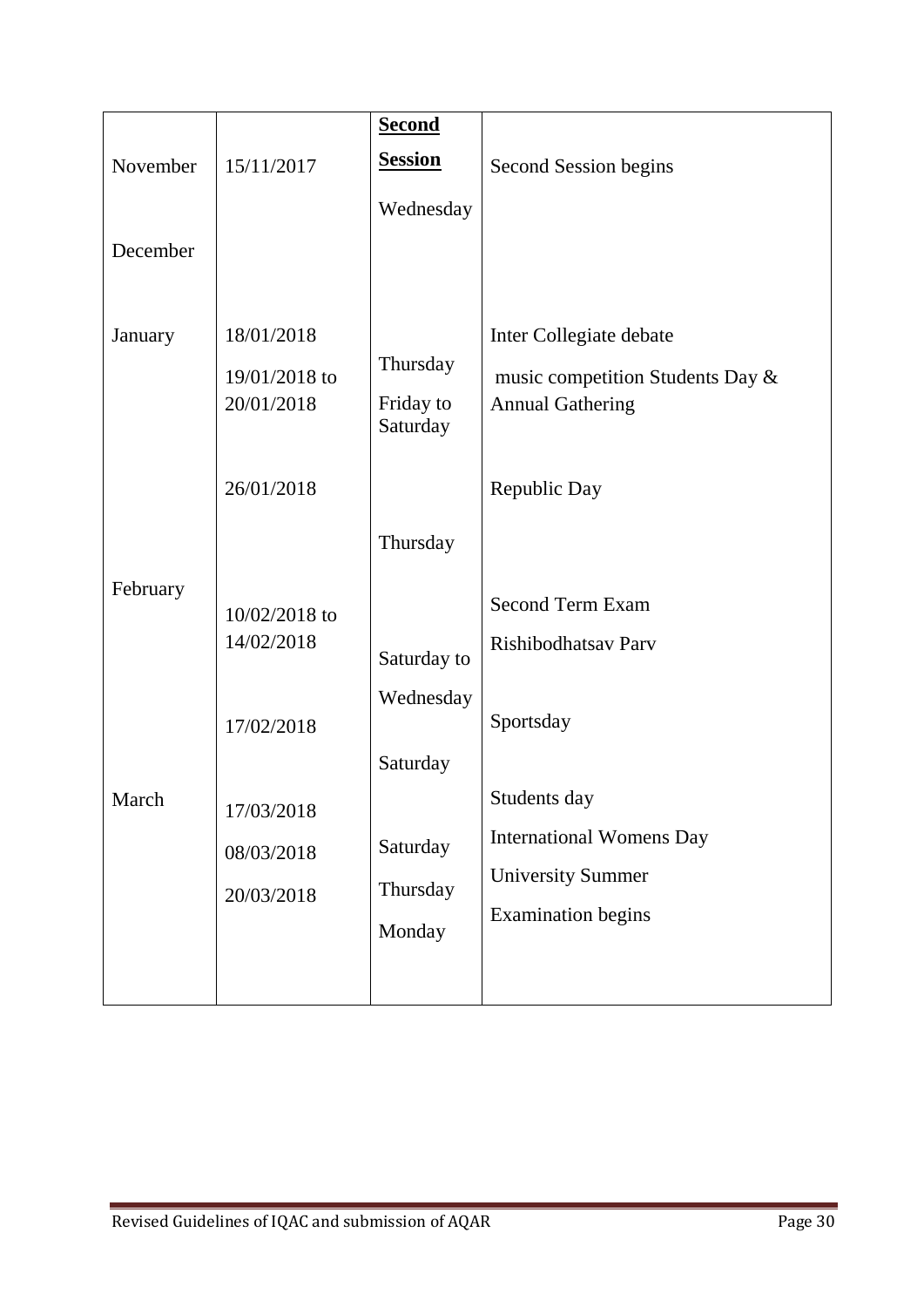### **\*Annexure – II\***

- 1) **Transactional Innovations :-** Seminars, Workshops, group discussions, Power point presentations and project based learning methods were implemented especially in Fashion Designing and BCCA programme. These innovative methods in teaching learning help the students to widen their knowledge levels and are prepared to face the modern technological world.
- 2) **National Conferences / Seminars / Workshops :-** Proposals on topics which can upgrade the knowledge of faculty and students are sent. The Conference and Seminars are sponsored by UGC and are of National Level. National level resource persons and participants are invited for interaction and share their views on the related topics conference proceedings are monitored and published.
- 3) **Vocational Courses :-** For skill development and employment various vocational courses in Handicrafts, knitting, food presentation Basics of computer and TALLY etc were organised. Trained trainers are invited for conducting the courses which particularly help in the enhancement of the students practical knowledge and make them capable for employment.
- 4) **Career Oriented programmes :-** University grants commission sponsored career oriented programmes in Functional Hindi and Fashion Designing were also conducted. These courses equips the student with additional certificate which are useful to them in future.
- 5) **Resource and Reference material :-** Printed resource material, reference material are provided audio visual teaching aids like OHPs, Power Point Presentation, CDS, Slides and cassettes were used (Music, BCCA, Commerce, Home Economics department).
- 6) **Guest lectures :-** Renowned subject experts resource persons are invited and guest lectures are arranged. Interdisciplinary sharing of the knowledge is the need of the hour hence many times experts of other streams are also invited with knowledge for the enhancement of the students knowledge.
- 7) **Career counselling Cell :-** Held programmes with the help of actual recruitment people so as to indivate and inform the students about the latest job opportunities.
- 8) **Visits organised :-** Educational tours, industrial visits were organized. Home Economics organised Flower Show visits for face to face and live information about flowers and flower arrangement Commerce, economics subject arranged industrial visits to make the students aware about production & marketing units of the industry. Political Science department had arranged Vidhan Bhavan visit to give the knowledge about functioning & pattern of Vidhan Bhavan.